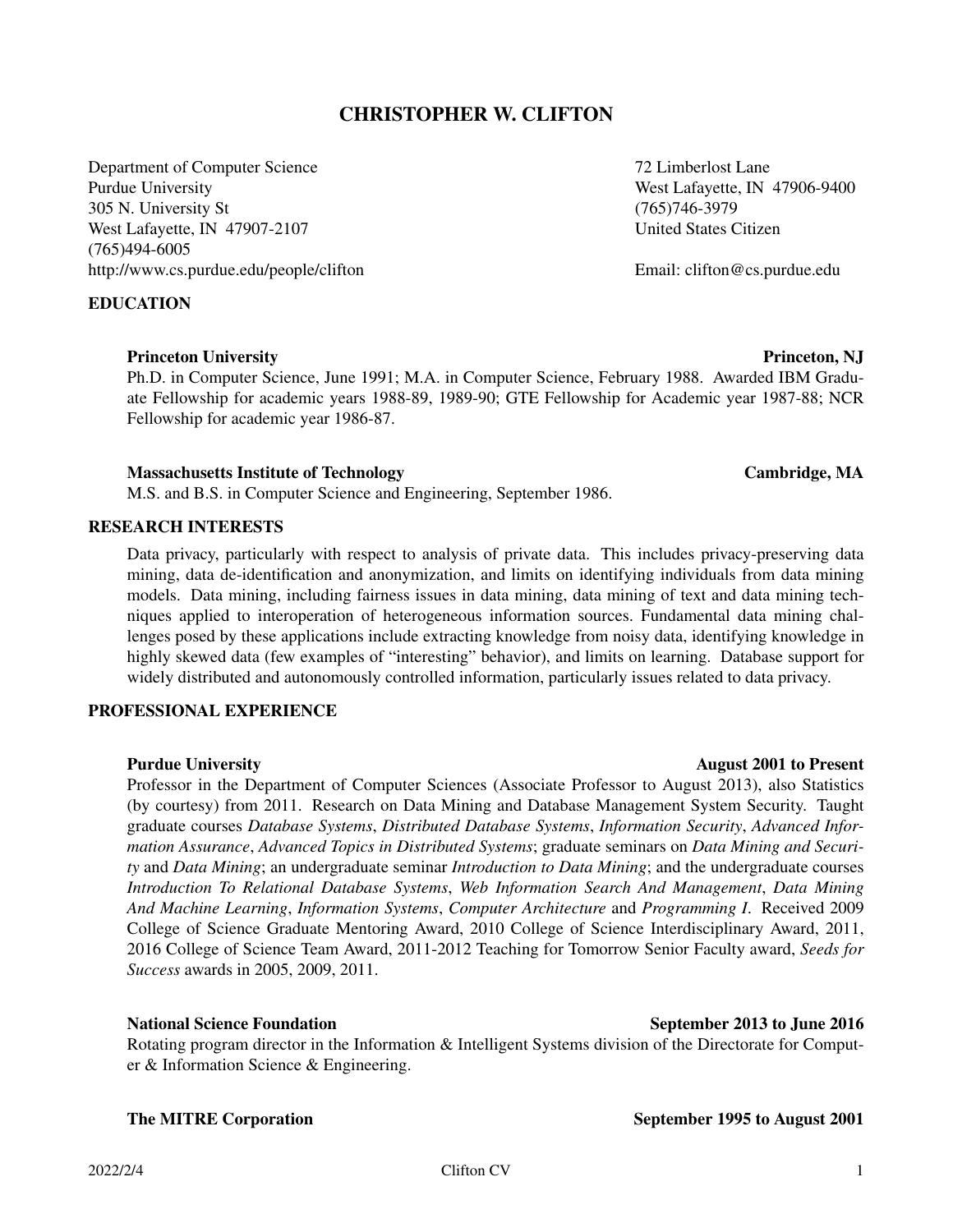Principal Scientist (promoted from Lead Scientist in 1999) in the Component Based Architectures & Data Management department of the Information Technology Center. Research on Database Management Systems for applications with loosely-structured data; in particular data mining for text and image databases. Director's Distinguished Accomplishment Award for Data Mining on Text and Imagery, August 1997; SPOT Recognition award for Knowledge Discovery in Text, September 1998; Program Recognition Award for GeoNODE, June 2000; Senior Vice President/General Manager's Award for Joint Battlespace Infosphere, February 2001.

Assistant Professor in the Department of Electrical Engineering and Computer Science. Research on Database Management Systems for applications with loosely-structured data; in particular heterogeneous databases. Developed and taught a two quarter sequence *Software Project Management and Development*; also taught *Introduction to Computer Programming*, *Fundamentals of Computer System Software*, *Data Management and Information Processing*, *Introduction to Database Systems*, and a graduate seminar on *Heterogeneous Databases*.

### **Matsushita Information Technology Laboratory June through August 1991**

Research on data management systems for office information.

### **Princeton University September 1986 through June 1991**

Research on database support for multimedia. Thesis title: *HyperFile,aDatabase Manager for Documents* (Advisor: Professor Hector Garcia-Molina.) Teaching Assistant for *Introduction to Programming Systems* and *Database Systems*.

### **Raritan Valley Community College January through May 1989**

Adjunct Faculty. Taught *Foundations of Computer Science*.

### **Massachusetts Institute of Technology September 1985 through June 1986**

Thesis title: *Dynamic Load Balancing* (Advisors: Professor Nancy Lynch and Dr. Flaviu Cristian (IBM Almaden Research).) Teaching Assistant in the Department of Electrical Engineering and Computer Science: Recitation instructor for *Laboratory in Software Engineering*; Tutorial instructor for *Structure and Interpretation of Computer Programs*.

### **I.B.M. Almaden Research Summers 1983 and 1984, January through August 1985**

Co-op student through the MIT VI-A program. Worked with a team of computer scientists studying fault tolerant computer systems using a cluster of processors. Responsible for creation of a system to prevent multiple management of a database given a communication failure, the development of a debugging system for programs spread across multiple processors, and the design and implementation of a dynamic load balancing system.

## **Tektronix, Inc. September 1979 through August 1981, Summer 1982**

Software technician. Worked through a High school work-study program, as well as summers, as part of a team of 10 engineers responsible for development and maintenance of microprocessor cross-compilers on a CDC-175. Personally responsible for implementation and documentation, as well as partial development, of a microprocessor-based controller.

# **Northwestern University September 1991 to August 1995**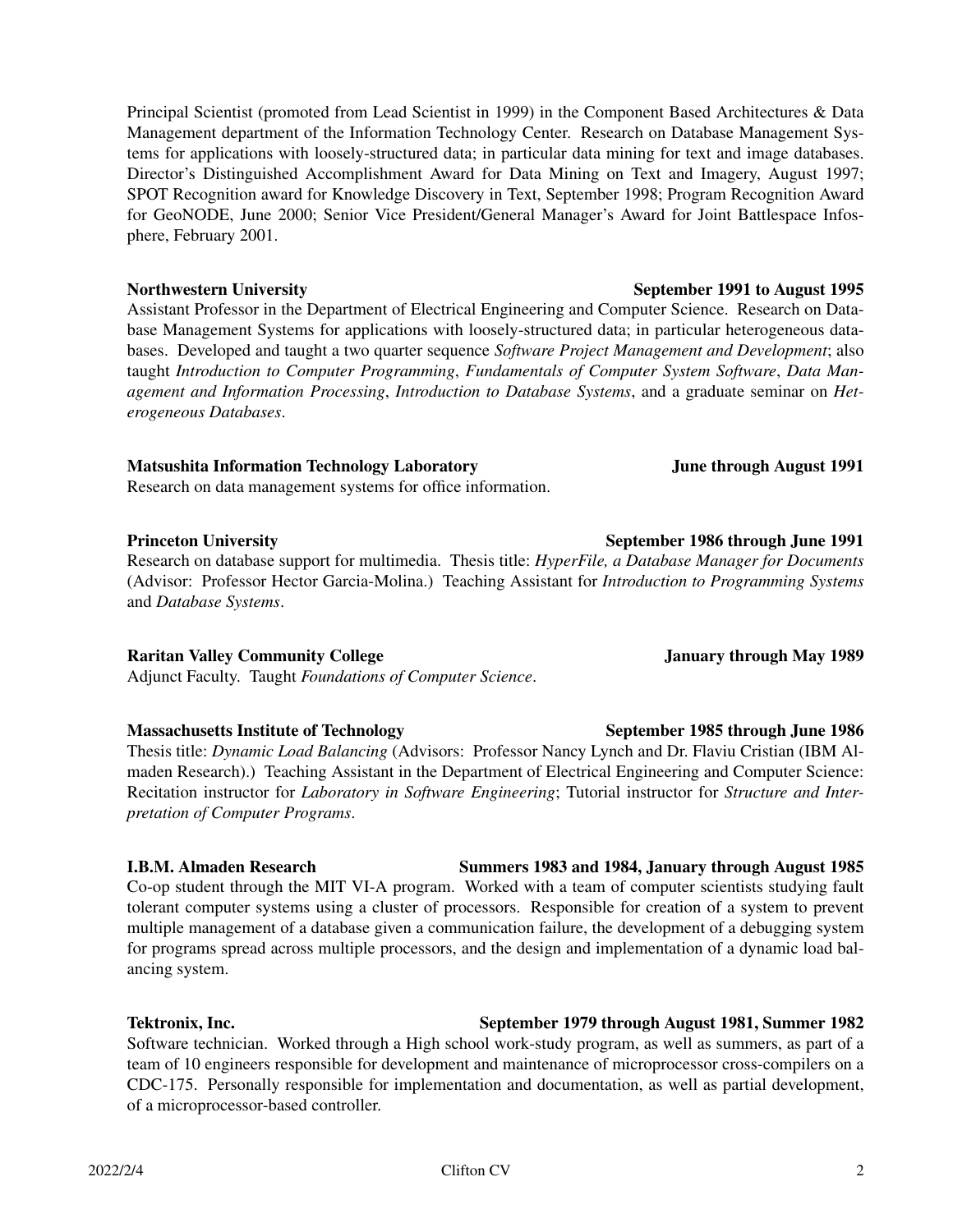## **BOOKS AND BOOK CHAPTERS**

- 1. Mehmet Ercan Nergiz, Maurizio Atzori, and Chris Clifton, "δ-Presence", chapter *Privacy metrics and data protection*, Sara Foresti, ed. in *Encyclopedia of Cryptography, Security and Privacy*, Sushil Jajodia, Pierangela Samarati, and Moti Yung, eds., Springer, 15 August 2021.
- 2. Christine Task and Chris Clifton, in "What should we protect? Defining differential privacy for social network analysis", *State of the Art Applications of Social Network Analysis*, Springer, 2014, pp. 139-161.
- 3. "Discovering Privacy", invited chapter in *Journeys to Data Mining: Experiences from 15 Renowned Researchers*, Mohamed Medhat Gaber, ed., Springer, 2012, pp. 51-59.
- 4. "Privacy-Preserving Data Mining", in *Encyclopedia of Database Systems*, Ling Liu and M. Tamer Ozsu, eds., Springer, 2009, pp. 1471-1472, 2137-2139, 2147-2150.
- 5. "Is Privacy Still an Issue for Data Mining?", Chris Clifton, Wei Jiang, Mummoorthy Murugesan, and M. Ercan Nergiz, Chapter 18 in *Next Generation of Data Mining*, Hillol Kargupta, Jiawei Han, Philip Yu, Rajeev Motwani, and Vipin Kumar (Eds.), CRC Press, 2008, pp. 359-376.
- 6. "Data Mining and Privacy: An Overview", Christopher W. Clifton, Deirdre K. Mulligan, and Raghu Ramakrishnan, in *Privacy and Technologies of Identity A Cross-Disciplinary Conversation*, Katherine Strandburg and Daniela Stan Raicu (Eds.), Springer-Verlag, 2006, pp. 191-208.
- 7. *Privacy-Preserving Data Mining*, Jaideep Vaidya, Michael Zhu, and Chris Clifton, Volume 19 in *Advances in Information Security*, Springer, 2005, 99p. (Also in Japanese, 2010.)
- 8. "Privacy-Preserving Data Mining", Chris Clifton, Murat Kantarcioglu and Jaideep Vaidya, in *Foundations and Advances in Data Mining*, Wesley Chu and T.Y. Lin, eds., Studies in Fuzziness and Soft Computing vol. 180, Springer-Verlag, 2005, pp. 309-340.
- 9. "Defining Privacy for Data Mining", Chris Clifton, Murat Kantarcioglu, and Jaideep Vaidya, in *Data Mining: Next Generation Challenges and Future Directions*, AAAI Press, 2004, pp. 255-272.
- 10. "Security and Privacy", Chapter 18 in *Handbook of Data Mining*, Lawrence Erlbaum Associates, Mahwah, NJ, April 2003, pp. 441-452.

## **JOURNAL ARTICLES**

- 11. Chris Clifton, Shawn Merrill, Eric Hanson, and Keith Merill, "Differentially Private k-Nearest Neighbor Missing Data Imputation", *ACM Transactons on Privacy and Security*, to appear.
- 12. "Support Vector Classification with l-diversity", Koray Mancuhan and Chris Clifton, *Computers & Security* 77:653-665, Elsevier, August 2018.
- 13. "Instance-Based Learning with l-diversity", Koray Mancuhan and Chris Clifton, *Transactions on Data Privacy* 10(3):203-235, December 2017.
- 14. "Anonymizing Transactional Datasets", Bechara al Bouna, Chris Clifton, and Qutaibah M. Malluhi, *Journal of Computer Security* 23(1):89-106, IOS Press, 2015.
- 15. "Combating Discrimination Using Bayesian Networks", Koray Mancuhan and Chris Clifton, *Artificial Intelligence and Law* 22(2):211-238 special issue on Computational Methods for Enforcing Privacy and Fairness, Sergio Mascetti, Annarita Ricci, and Salvatore Ruggieri, eds., June 2014.
- 16. "On Syntactic Anonymity and Differential Privacy", Chris Clifton and Tamir Tassa, *Transactions on Data Privacy* 6(2):161-183, August 2013.
- 17. "t-Plausibility: Generalizing words to desensitize text", Balamurugan Anandan, Chris Clifton, Wei Jiang, Mummoorthy Murugesan, Pedro Pastrana-Camacho, and Luo Si, *Transactions on Data Privacy* 5(3):505-534, December 2012.
- 18. "Anonymous Search Histories Featuring Personalized Advertisement Balancing Privacy with Economic Interests", Thorben Burghardt, Klemens Böhm, Achim Guttmann, and Chris Clifton, *Transactions on Data*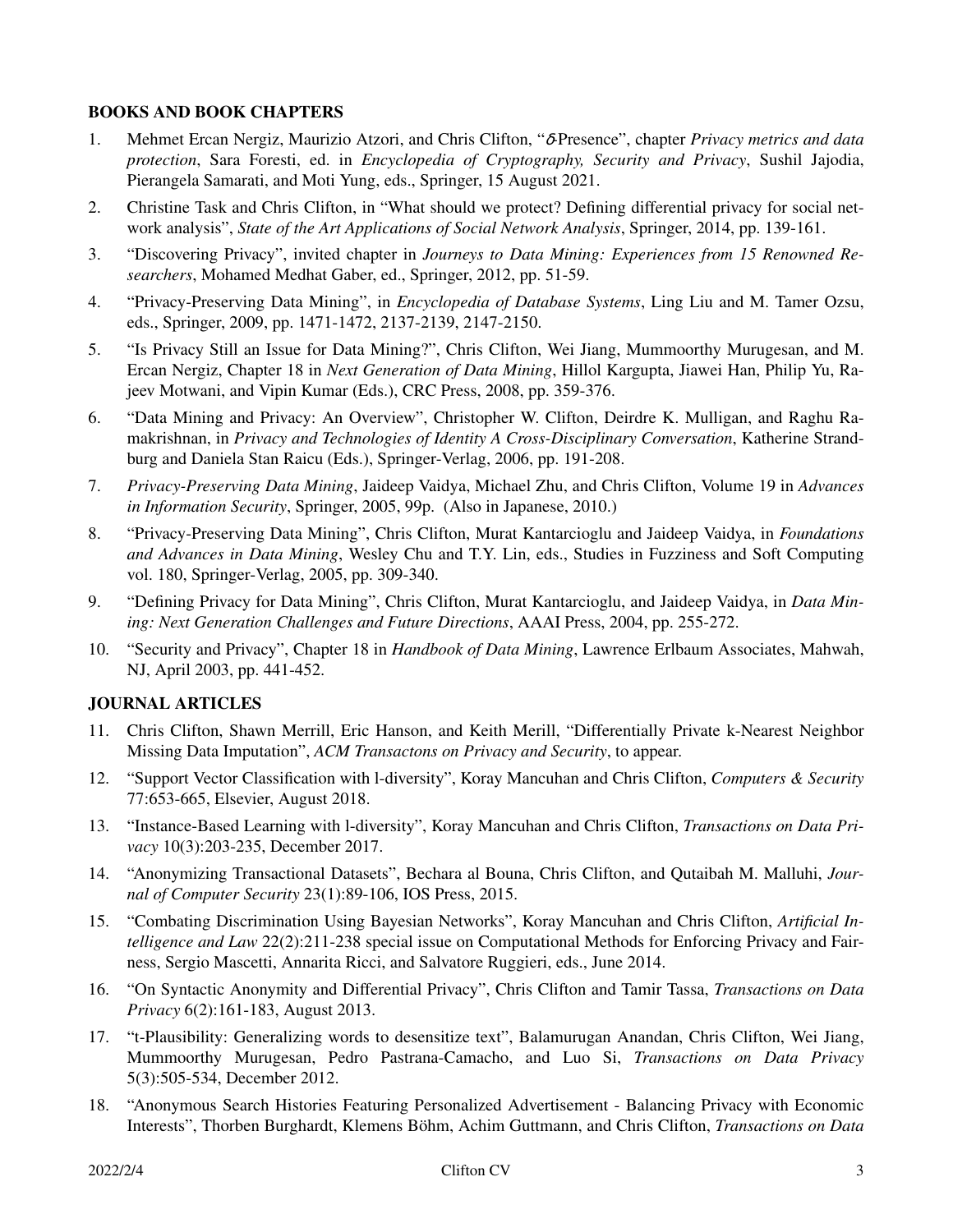*Privacy* 4(1):31-50, April 2011.

- 19. "Classifier Evaluation and Attribute Selection against Active Adversaries", Murat Kantarcioglu, Bowei Xi, and Chris Clifton, *Data Mining and Knowledge Discovery* 22(1-2):291-335, Springer, January 2011.
- 20. "Efficient Privacy-Preserving Similar Document Detection", Mummoorthy Murugesan, Wei Jiang, Chris Clifton, Luo Si, and Jaideep Vaidya, *The VLDB Journal* 19(4):457-475, August 2010.
- 21. "δ-Presence Without Complete World Knowledge", M. Ercan Nergiz and Chris Clifton, *Tr ansactions on Knowledge and Data Engineering* 22(6):868-883, IEEE Computer Society, Los Alamitos, CA, June 2010.
- 22. "MultiRelational k-Anonymity", Mehmet Ercan Nergiz, Chris Clifton, and Ahmet Erhan Nergiz, *Transactions on Knowledge and Data Engineering* 21(8):1104-1117, IEEE Computer Society, Los Alamitos, CA, August 2009.
- 23. "Privacy-Preserving Kth Element Score over Vertically Partitioned Data", Jaideep Vaidya and Chris Clifton, *Transactions on Knowledge and Data Engineering* 21(2):253-258, IEEE Computer Society, Los Alamitos, CA, February 2009.
- 24. "Privacy-Preserving Decision Trees over Vertically Partitioned Data", Jaideep Vaidya, Chris Clifton, Murat Kantarcioglu, and A. Scott Patterson, *ACM Transactions on Knowledge Discovery in Data* 2(3), October 2008. 27 pages.
- 25. "Privacy Preserving Naive Bayes Classification", Jaideep Vaidya, Murat Kantarcioglu, and Chris Clifton, *The VLDB Journal* 17(4):879-898, July 2008.
- 26. "Transforming Semi-Honest Protocols to Ensure Accountability", Wei Jiang, Chris Clifton, and Murat Kantarcioglu, *Data and Knowledge Engineering* 65(1):57-74 special section on "Privacy Aspects of Data Mining", Elsevier Science, Amsterdam, April 2008. Expanded version of PADM06 paper.
- 27. "An Approach to Identifying Beneficial Collaboration Securely in Decentralized Logistics Systems", Chris Clifton, Ananth Iyer, Richard Cho, Wei Jiang, Murat Kantarcioglu, and Jaideep Vaidya, *Manufacturing & Service Operations Management* 10(1):108-125, INFORMS, Linthicum, Maryland, Winter 2008.
- 28. "Thoughts on *k*-Anonymization", Mehmet Ercan Nergiz and Chris Clifton, *Data and Knowledge Engineering* 63(3):622-645, Elsevier Science, Amsterdam, December 2007. Invited article, expanded version of PDM06 paper.
- 29. "A Secure Distributed Framework for Achieving k-Anonymity", Wei Jiang and Chris Clifton, *The VLDB Journal* 15(4):316-333 Special Issue on Privacy-Preserving Data Management, November 2006.
- 30. "Secure Set Intersection Cardinality with Application to Association Rule Mining", Jaideep Vaidya and Chris Clifton, *Journal of Computer Security* 13(4):593-622, IOS Press, November 2005.
- 31. "Privacy Preserving Clustering with Distributed EM Mixture Modeling", Xiaodong Lin, Chris Clifton, and Michael Zhu, *Knowledge and Information Systems* 8(1):66-81, Springer-Verlag, London, July 2005.
- 32. "Privacy-Preserving Data Mining: Why, How, and What For?", Jaideep Vaidya and Chris Clifton, *IEEE Security & Privacy* 2(6):19-27, New York, NY, November/December 2004.
- 33. "Privacy Preserving Data Mining of Association Rules on Horizontally Partitioned Data", Murat Kantarcioglu and Chris Clifton, *IEEE Transactions on Knowledge and Data Engineering* 16(9):1026-1037, IEEE Computer Society Press, Los Alamitos, CA, September 2004.
- 34. "TopCat: Data Mining for Topic Identification in a Text Corpus", Chris Clifton, Robert Cooley and Jason Rennie, *Transactions on Knowledge and Data Engineering* 16(8):949-964, IEEE Computer Society Press, Los Alamitos, CA, August 2004.
- 35. "Change Detection in Overhead Imagery using Neural Networks", *International Journal of Applied Intelligence* 18(2):215-234, Kluwer Academic Publishers, Dordrecht, The Netherlands, March 2003.
- 36. "Emerging Standards for Data Mining", Chris Clifton and Bhavani Thuraisingham, *Computer Standards and Interfaces* 23(3):187-193, Elsevier Science, Amsterdam, July 2001.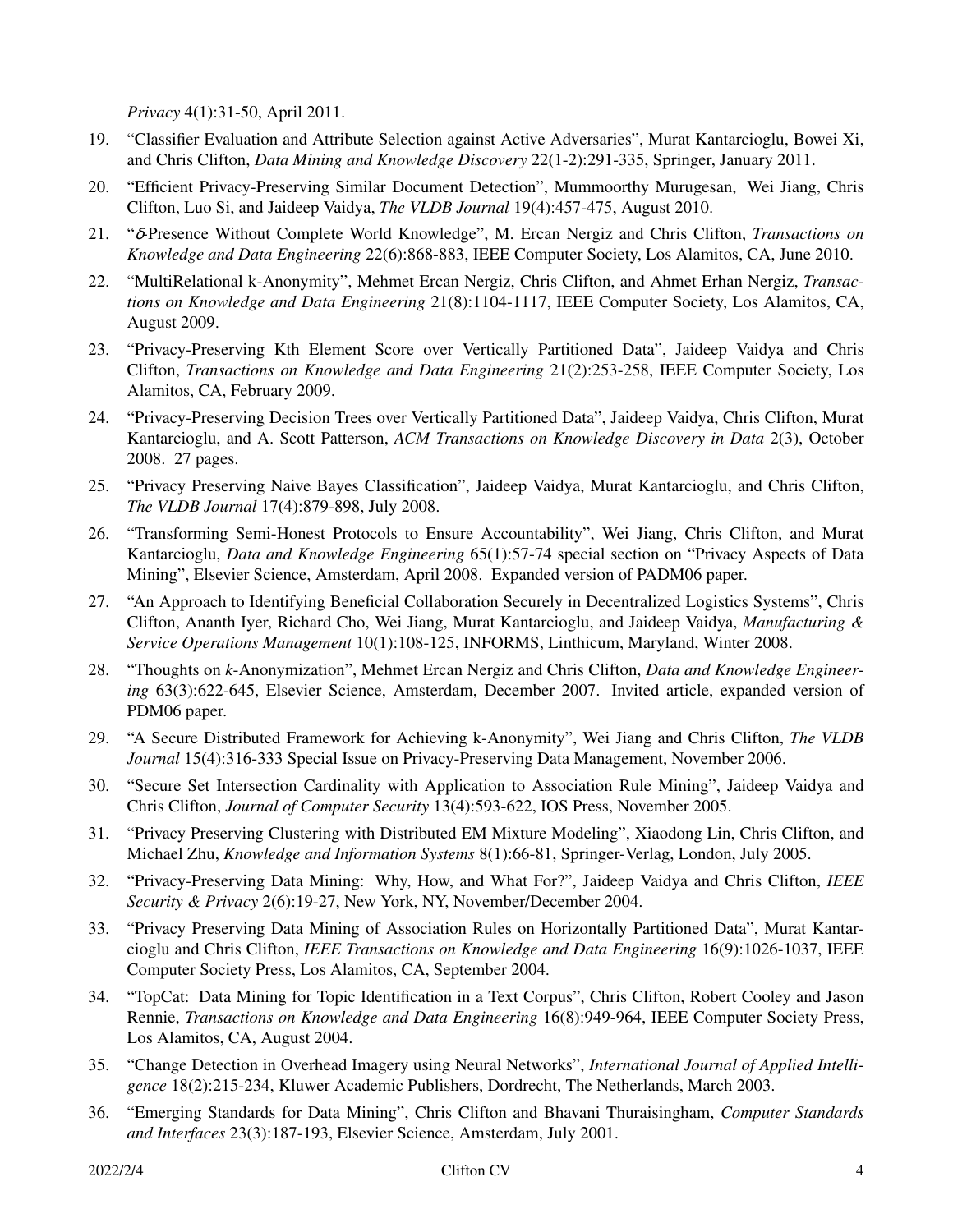- 37. "Using Sample Size to Limit Exposure to Data Mining", invited article, *Journal of Computer Security* 8(4):281-307, IOS Press, November 2000. Expanded version of *Protecting Against Data Mining through Samples*.
- 38. "SEMINT: A Tool for Identifying Attribute Correspondences in Heterogeneous Databases Using Neural Networks", Wen-Syan Li and Chris Clifton, *Data and Knowledge Engineering* 33(1):49-84, Elsevier Science, Amsterdam, April 2000.
- 39. "Database Integration Using Neural Networks: Implementation and Experiences", Wen-Syan Li, Chris Clifton, and Shu-Yao Liu, *Knowledge and Information Systems* 2(1):73-96, Springer-Verlag, Singapore, February 2000.
- 40. "Multidatabase Query Processing with Uncertainty in Global Keys and Attribute Values", Peter Scheuermann, Wen-Syan Li, and Chris Clifton, *Journal of the American Society for Information Science* 49(3):283-301, John Wiley&Sons, Philadelphia, PA, March 1998.
- 41. "Dynamic Integration in Multidatabase Systems", Wen-Syan Li and Chris Clifton, *Journal of Database Management* 7(1):28-40, IDEA Group Publishing, Harrisburg, PA, Winter 1996.
- 42. "HyperFile: A Data and Query Model for Documents", Chris Clifton, Hector Garcia-Molina and David Bloom, *VLDB Journal* 4(1):100-141, The Boxwood Press, Pacific Grove, CA, March 1995.

## **REFEREED CONFERENCES AND WORKSHOPS**

- 43. Chris Clifton and Farzad Zafarani, "Differentially Private Naive Bayes Using Smooth Sensitivity", *The 21st Privacy Enhancing Technologies Symposium*, online, July 12-16, 2021.
- 44. Chris Clifton, Eric Hanson, Keith Merrill, and Shawn Merrill, "A Partitioned Recoding Scheme for Privacy Preserving Data Publishing", *Privacy in Statistical Databases*, Tarragona, Catalonia, September 23-25, 2020.
- 45. Radhika Bhargava and Chris Clifton, "When is a Semi-Honest Secure Multiparty Computation Valuable?", *GameSec2019: The 10th Conference on Decision and Game Theory for Security*, Stockholm, Sweden, October 30-November 1, 2019.
- 46. "Anomaly Detection under Poisoning Attacks", Radhika Bhargava and Chris Clifton, *ODD v5.0: Outlier Detection De-constructed*, workshop held in conjunction with the *24th ACM SIGKDD international conference on Knowledge Discovery and Data Mining (KDD2018)*, London, UK, August 20, 2018.
- 47. "Differentially Private Feature Selection for Data Mining", Balamurugan Anandan and Chris Clifton, *4th ACM International Workshop on Security and Privacy Analytics (IWSPA 2018)* co-located with ACM CO-DASPY 2018, Tempe, Arizona, March 21, 2018.
- 48. "Privacy Preserving Distributed Weighted Bipartite Matching", Balamurugan Anandan and Chris Clifton, *2017 IEEE Conference on Dependable and Secure Computing*, Taipei, Taiwan, August 7-10, 2017.
- 49. "Tow ards a Framework for Developing Cyber Privacy Metrics: A Vision Paper", Bhavani M. Thuraisingham, Murat Kantarcioglu, Elisa Bertino, and Chris Clifton, *IEEE International Congress on Big Data*, Honolulu, Hawaii, June 25-30, 2017.
- 50. "Statistical Learning Theory Approach for Data Classification with l-Diversity", Koray Mancuhan and Chris Clifton, *2017 SIAM International Conference on Data Mining (SDM17)*, Houston, Texas, April 27-29, 2017.
- 51. "Differentially Private Significance Testing on Paired-Sample Data", Christine Task and Chris Clifton, *2016 SIAM International Conference on Data Mining (SDM16)*, Miami, Florida, May 5-7, 2016, pp. 153-161.
- 52. "Laplace noise generation for two-party computational differential privacy", Balamurugan Anandan and Chris Clifton, *Thirteen annual conference on Privacy, Security, and Trust (PST)*, July 21-23, 2015, Izmir, Turkey, pp. 54-61.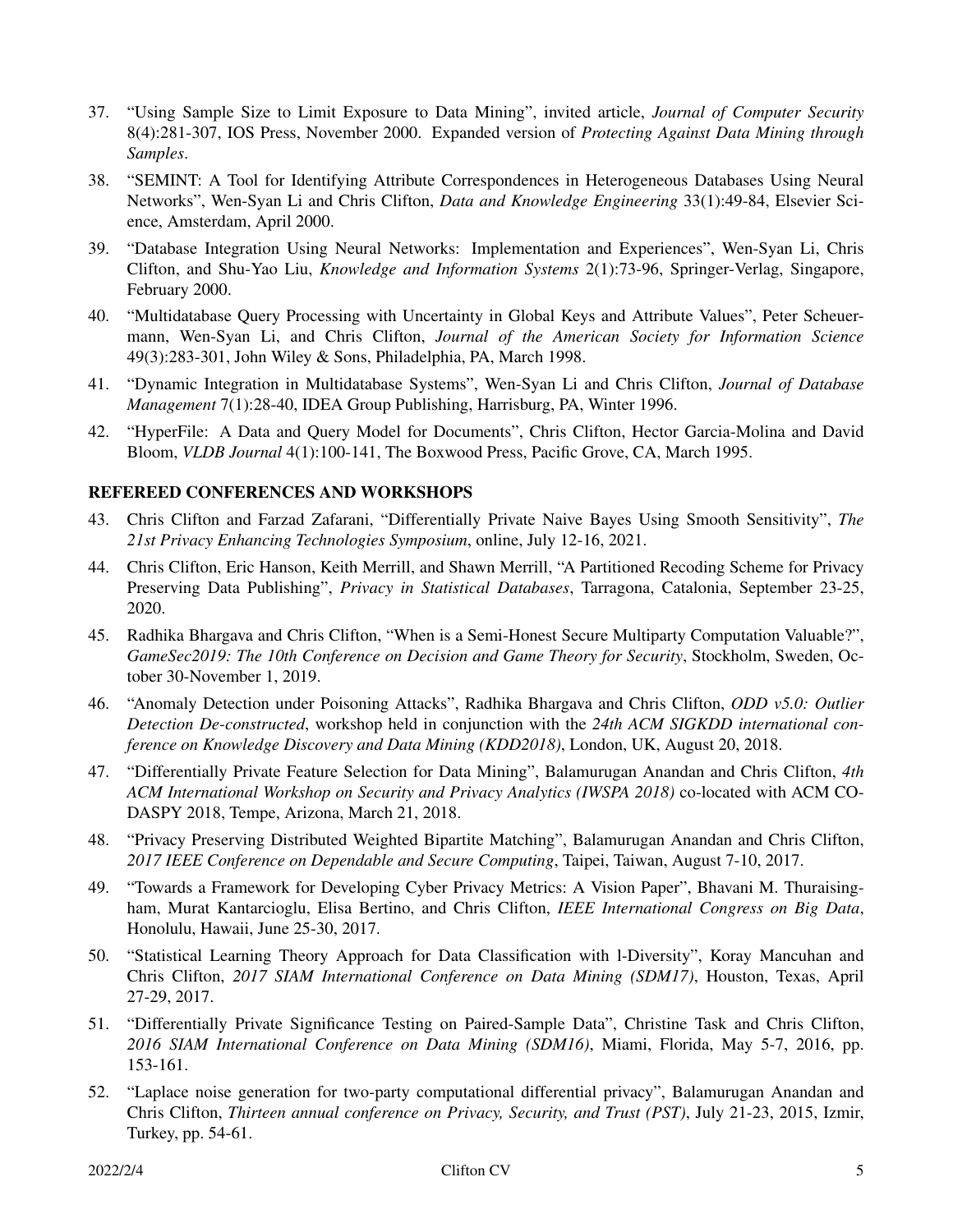- 53. "Privacy-Integrated Graph Clustering Through Differential Privacy", Yvonne Mülle, Chris Clifton, and Klemens Böhm, *The 8th International Workshop on Privacy and Anonymity in the Information Society (PAIS)* collocated with EDBT/ICDT, March 27, 2015, Brussels, Belgium, pp. 247-254.
- 54. "Efficient Sanitization of Unsafe Data Correlations", Bechara al Bouna, Chris Clifton, and Qutaibah M. Malluhi, *The 8th International Workshop on Privacy and Anonymity in the Information Society (PAIS)* collocated with EDBT/ICDT, March 27, 2015, Brussels, Belgium, pp. 278-285.
- 55. "Realizable Rational Multiparty Cryptographic Protocols", with John Ross Wallrabenstein, *Conference on Decision and Game Theory for Security (GameSec 2014)*, Los Angeles, CA, November 6-7, 2014.
- 56. "Top-k frequent itemsets via differentially private FP-trees", with Jaewoo Lee, *20th ACM SIGKDD international conference on Knowledge discovery and data mining (KDD14)*, New York, August 24-27, 2014.
- 57. "Decision Tree Classification on Outsourced Data", with Koray Mancuhan *Workshop on Data Ethics* at the *20th ACM SIGKDD international conference on Knowledge discovery and data mining (KDD14)*, New York, August 24, 2014.
- 58. "Privacy Preserving Tatonnement; A Cryptographic Construction of an Incentive Compatible Market", with John Ross Wallrabenstein, *Financial Cryptography and Data Security (FC14)*, Barbados, March 3-7, 2014.
- 59. "Equilibrium Concepts for Rational Multiparty Computation", with John Ross Wallrabenstein, *Conference on Decision and Game Theory for Security (GameSec 2013)*, Fort Worth, TX, November 11-12, 2013.
- 60. "Maintaing Database Anonymity in the Presence of Queries", with Ryan Riley, Ahmet Erhan Nergiz, and Qutaibah Malluhi, 9th workshop on *Security and Trust Management* held in conjunction with *ESORICS 2013*, Egham, UK, September 12-13, 2013.
- 61. "Using Safety Constraint for Transactional Dataset Anonymization", with Bechara Al Bouna and Qutaibah Malluhi, *The 27th IFIP WG 11.3 Conference on Data and Applications Security and Privacy (DBSEC'13)*, Newark, New Jersey, July 15-17, 2013. Best Research Paper Award.
- 62. "Privacy through Uncertainty in Location-Based Services", with Shawn Merrill, Nilgün Basalp, Joachim Biskup, Erik Buchmann, Bart Kuijpers, Walied Othman, and Erkay Savas, *International Workshop on Privacy and Security for Moving Objects (PriSMO)* held in conjunction with *MDM 2013*, Milan, Italy, June 3, 2013, 6pp.
- 63. "On Syntactic Anonymity and Differential Privacy", with Tamir Tassa, *First Workshop on Privacy-Preserving Data Publication and Analysis* held at *ICDE 2013*, Brisbane, Australia, April 8-12, 2013, 6pp.
- 64. "Updating Outsourced Anatomized Private Databases", with Ahmet Erhan Nergiz and Qutaibah Malluhi, *16th International Conference on Extending Database Technology (EDBT)*, Genoa, Italy, March 18-22, 2013, 12pp.
- 65. "Discriminatory Decision Policy Aware Classification", Koray Mancuhan and Chris Clifton, *International Workshop on Discrimination and Privacy-Aware Data Mining (DPADM)* held at *ICDM 2012*, Brussels, Belgium, December 10, 2012, 8pp.
- 66. "A Guide to Differential Privacy Theory in Social Network Analysis", Christine Task and Chris Clifton, *The IEEE/ACM International Conference on Social Networks Analysis and Mining (ASONAM 2012)*, Istanbul, Turkey, August 26-29, 2012, 7pp.
- 67. "Differential Identifiability", Jaewoo Lee and Chris Clifton, *The 19th ACM SIGKDD Conference on Knowledge Discovery and Data Mining*, Beijing, China, August 12-16, 2012, 9pp.
- 68. "How much is enough? Choosing <sup>ε</sup> for Differential Privacy", Jaewoo Lee and Chris Clifton, *The 14th Information Security Conference (ISC 2011)*, Xi'an, China, October 26-29, 2011, pp. 325-340.
- 69. "Significance of Term Relationships on Anonymization", Balamurugan Anandan and Chris Clifton *Web Intelligence for Information Security Workshop* in conjunction with *WI-IAT*, Lyon, France, August 22, 2011,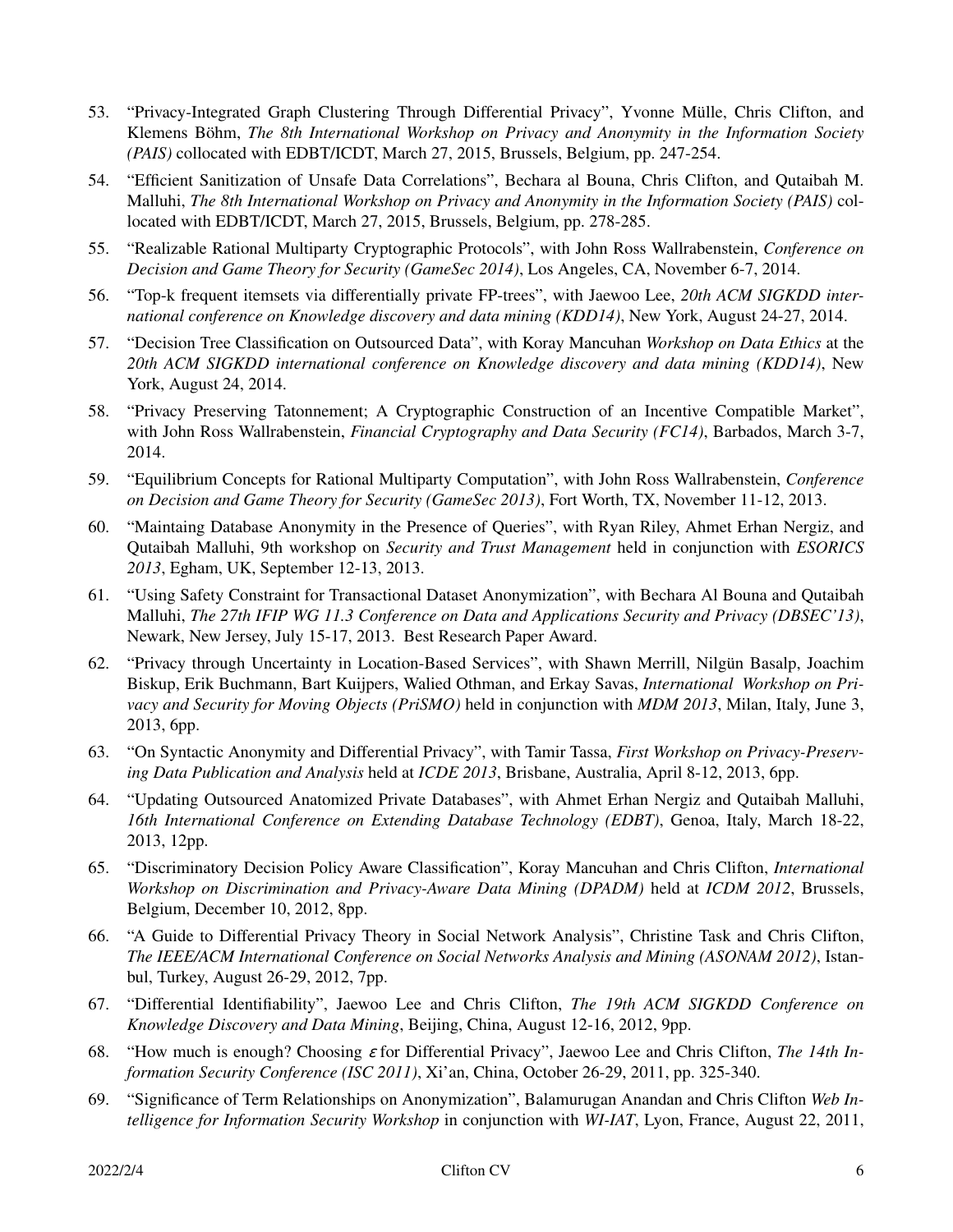pp. 253-256.

- 70. "Query Processing in Private Data Outsourcing Using Anonymization", Ahmet Erhan Nergiz and Chris Clifton, *The 25th IFIP WG 11.3 Conference on Data and Applications Security and Privacy (DBSEC-11)*, Richmond, Virginia, July 11-13, 2011, pp. 138-153.
- 71. "Search-Log Anonymization and Advertisement: Are They Mutually Exclusive?", Thorben Burghardt, Klemens Böhm, Achim Guttmann, and Chris Clifton, *The 19th ACM International Conference on Information and Knowledge Management (CIKM 2010)*, Toronto, Canada, October 26-30, 2010, pp. 1269-1272.
- 72. "Practical and Secure Integer Comparison and Interval Check", Ahmet Erhan Nergiz, Mehmet Ercan Nergiz, Thomas Pedersen, and Chris Clifton, *The 2010 IEEE International Conference on Privacy, Security, Risk and Trust (PASSAT2010)*, Minneapolis, Minnesota, August 20-22, 2010, pp. 791-799.
- 73. "t-Plausibility: Semantic Preserving Text Sanitization", Wei Jiang, Mummoorthy Murugesan, Chris Clifton, and Luo Si, *the 2009 IEEE International Conference on Privacy, Security, Risk and Trust (PASSAT-09)*, Vancouver, Canada, August 29-31, 2009, pp. 68-75.
- 74. "Providing Privacy through Plausibly Deniable Search", Mummoorthy Murugesan and Chris Clifton, *2009 SIAM International Conference on Data Mining (SDM09)*, Sparks, Nevada, April 30-May 2, 2009, pp. 768-779.
- 75. "Plausibly Deniable Search", Mummoorthy Murugesan and Chris Clifton, *Proceedings of the Workshop on Secure Knowledge Management (SKM 2008)*, Dallas, Texas, November 3-4, 2008.
- 76. "A Privacy Preserving Credentialing System for Health Care", Ahmet Erhan Nergiz and Chris Clifton, *Proceedings of the Workshop on Secure Knowledge Management (SKM 2008)*, Dallas, Texas, November 3-4, 2008.
- 77. "Similar Document Detection with Limited Information Disclosure", Wei Jiang, Mummoorthy Murugesan, Chris Clifton, and Luo Si, *Proceedings of the 24th International Conference on Data Engineering (ICDE 2008)*, Cancun, Mexico, April 7-12, 2008, pp. 735-743.
- 78. "Identifying Rare Classes with Sparse Training Data", Mingwu Zhang, Wei Jiang, Chris Clifton, and Sunil Prabhakar, *Proceedings of the 18th International Conference on Database and Expert Systems Applications*, Regensburg, Germany, September 4-7, 2007, pp. 751-760.
- 79. "Hiding the Presence of Individuals from Shared Databases", Mehmet Nergiz, Maurizio Atzori, and Chris Clifton, *2007 ACM SIGMOD International Conference on Management of Data*, Beijing, China, June 11-14, 2007, pp. 665-676.
- 80. "AC-Framework for Privacy-Preserving Collaboration", Wei Jiang and Chris Clifton *2007 SIAM International Conference on Data Mining (SDM07)*, Minneapolis, Minnesota, April 26-28, 2007, pp. 47-56.
- 81. "MultiRelational k-Anonymity", Mehmet Ercan Nergiz and Ahmet Erhan Nergiz, *The 23rd IEEE International Conference on Data Engineering (ICDE 2007)*, Istanbul, Turkey, April 16-20, 2007, pp. 1417-1421.
- 82. "Transforming Semi-Honest Protocols to Ensure Accountability", Wei Jiang and Chris Clifton, *The ICDM workshop on Privacy Aspects of Data Mining (PADM06)*, Hong Kong, China, Dec. 18, 2006, pp. 524-529.
- 83. "Thoughts on k-Anonymization", Mehmet Ercan Nergiz and Chris Clifton, *The Second International Workshop on Privacy Data Management (PDM06)* held in conjunction with *The 22nd International Conference on Data Engineering*, Atlanta, Georgia, April 8, 2006, pp. 96-105.
- 84. "Privacy-Preserving Distributed k-Anonymity", Wei Jiang and Chris Clifton *The 19th Annual IFIP WG 11.3 Working Conference on Data and Applications Security*, August 7-10, 2005, Storrs, Connecticut, pp. 166-177.
- 85. "Security Issues in Querying Encrypted Data", Murat Kantarcioglu and Chris Clifton *The 19th Annual IFIP WG 11.3 Working Conference on Data and Applications Security*, August 7-10, 2005, Storrs, Connecticut, pp. 325-337.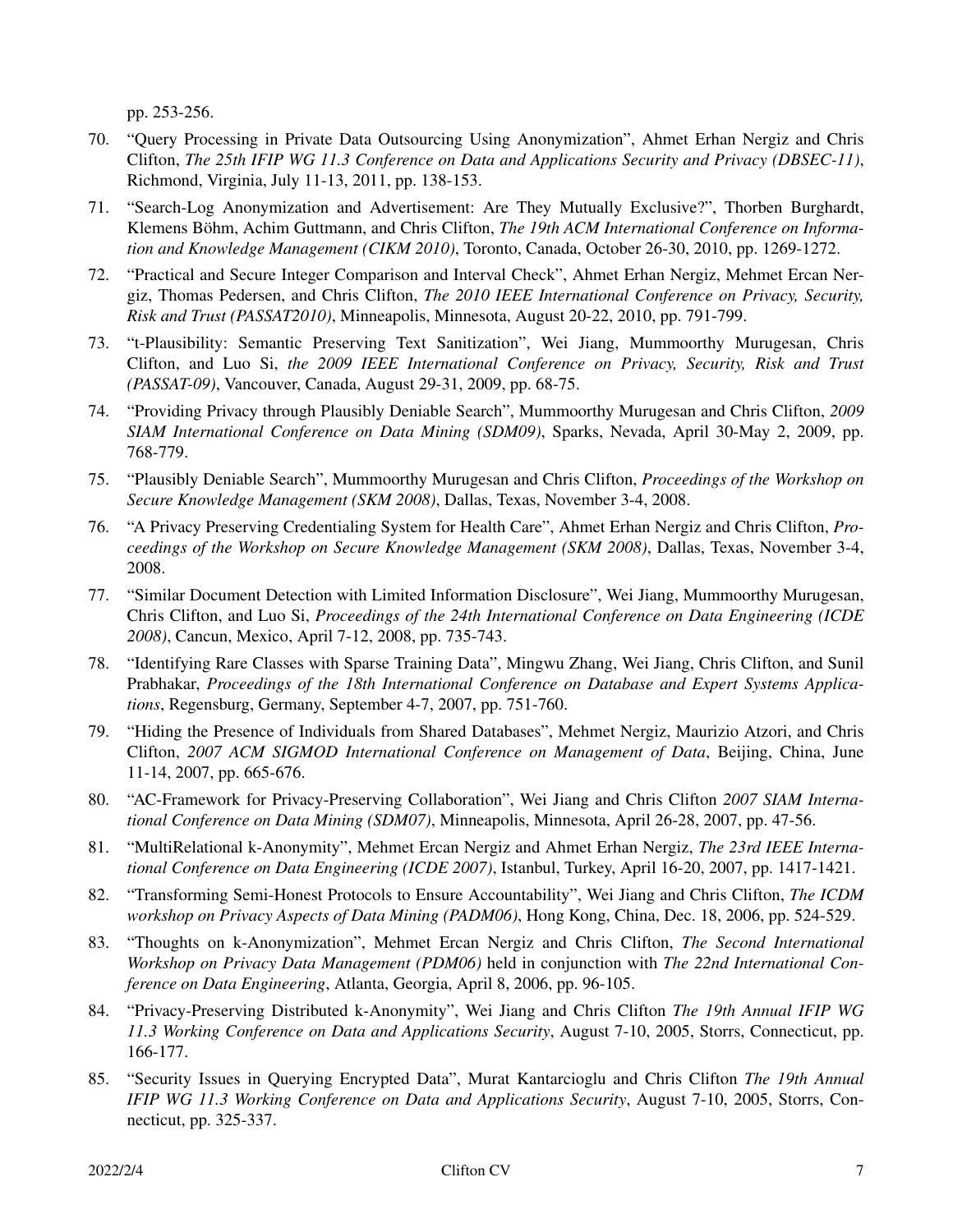- 86. "Privacy-Preserving Decision Trees over Vertically Partitioned Data", Jaideep Vaidya and Chris Clifton, *The 19th Annual IFIP WG 11.3 Working Conference on Data and Applications Security*, August 7-10, 2005, Storrs, Connecticut, pp. 139-152.
- 87. "Dependable Real-time Data Mining", Bhavani Thuraisingham, Latifur Khan, Chris Clifton, John Maurer, and Marion Ceruti, *8th IEEE International Symposium on Object-Oriented Real-Time Distributed Computing (ISORC 2005)*, May 18-20, 2005, Seattle, Washington, pp. 158-165.
- 88. "Privacy-Preserving Top-K Queries" Jaideep Vaidya and Chris Clifton, *The 21st International Conference on Data Engineering (ICDE 2005)*, April 5-8, 2005, Tokyo, Japan, pp. 545-546.
- 89. "Knowledge Discovery from Transportation Network Data", Wei Jiang, Jaideep Vaidya, Zahir Balaporia, Chris Clifton, and Brett Banich, *The 21st International Conference on Data Engineering (ICDE 2005)*, April 5-8, 2005, Tokyo, Japan, pp. 1061-1072. Best paper, Industrial Track.
- 90. "Privacy-Preserving Outlier Detection", Jaideep Vaidya and Chris Clifton, *The Fourth IEEE International Conference on Data Mining*, November 1-4, 2004, Brighton, UK, pp. 233-240.
- 91. "Privately Computing a Distributed k-nn Classifier", Murat Kantarcioglu and Chris Clifton, *8th European Conference on Principles and Practice of Knowledge Discovery in Databases (PKDD)*, September 20-24, 2004, Pisa, Italy, pp. 279-290.
- 92. "When do Data Mining Results Violate Privacy?", Murat Kantarcioglu, Jiashun Jin, and Chris Clifton, *The Tenth ACM SIGKDD International Conference on Knowledge Discovery and Data Mining*, August 22-25, 2004, Seattle, Washington, pp. 599-604.
- 93. "Privacy Preserving Data Integration and Sharing", Chris Clifton, AnHai Doan, Ahmed Elmagarmid, Murat Kantarcioglu, Gunther Schadow, Dan Suciu, and Jaideep Vaidya, *The 9th ACM SIGMOD Workshop on Research Issues in Data Mining and Knowledge Discovery (DMKD'2004)*, June 13, 2004, Paris, France, pp. 19-26.
- 94. "Privacy Preserving Naive Bayes Classifier for Vertically Partitioned Data", Jaideep Vaidya and Chris Clifton, *2004 SIAM International Conference on Data Mining*, April 22-24, 2004, Lake Buena Vista, Florida, pp. 522-526.
- 95. "Derived Access Control Specification for XML", Siddhartha Goel, Chris Clifton, and Arnon Rosenthal, *Workshop on XML Security* held in association with the *10th ACM Conference on Computer and Communications Security*, October 31, 2003, Fairfax, Virginia, pp. 1-14.
- 96. "Leveraging the ''Multi'' in Secure Multi-Party Computation", Jaideep Vaidya and Chris Clifton, *Workshop on Privacy in the Electronic Society* held in association with the *10th ACM Conference on Computer and Communications Security*, October 30, 2003, Washington, DC, pp. 53-59.
- 97. "Privacy-Preserving K-Means Clustering over Vertically Partitioned Data", Jaideep Vaidya and Chris Clifton, *The Ninth ACM SIGKDD International Conference on Knowledge Discovery and Data Mining*, August 24 - 27, 2003, Washington, D.C., pp. 206-215. Honorable Mention, Best Paper Competition.
- 98. "Assuring Privacy when Big Brother is Watching", Murat Kantarcioglu and Chris Clifton, *The 8th ACM SIGMOD Workshop on Research Issues in Data Mining and Knowledge Discovery (DMKD'2003)*, June 13, 2003, San Diego, California, pp. 88-93.
- 99. "Privacy Preserving Association Rule Mining in Vertically Partitioned Data", Jaideep Vaidya and Chris Clifton, *The Eighth ACM SIGKDD International Conference on Knowledge Discovery and Data Mining*, July 23 - 26, 2002, Edmonton, Alberta, Canada, pp. 639-644.
- 100. "Privacy-preserving Distributed Mining of Association Rules on Horizontally Partitioned Data", Murat Kantarcioglu and Chris Clifton, *The ACM SIGMOD Workshop on Research Issues in Data Mining and Knowledge Discovery (DMKD'2002)*, June 2, 2002, Madison, Wisconsin, pp. 24-31.
- 101. "Coordinating Accessibility versus Restrictions in Distributed Object Systems", Arnon Rosenthal and Chris Clifton, *3rd International Symposium on Distributed Objects & Applications*, 17-20 September, 2001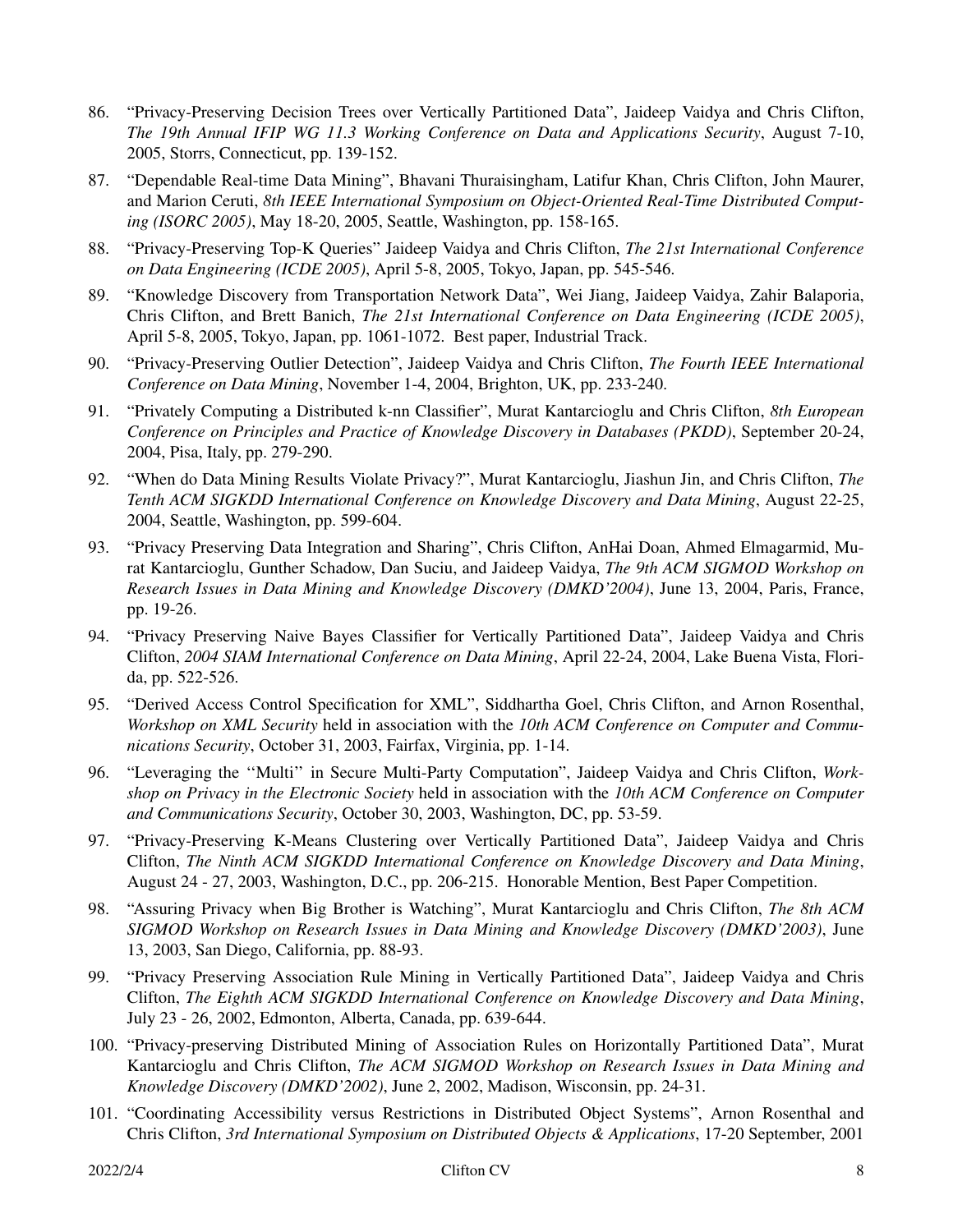Rome, Italy.

- 102. "Directions for Web and E-Commerce Applications Security", Bhavani Thuraisingham, Chris Clifton, Amar Gupta, Elisa Bertino, and Elena Ferrari, *Enabling Technologies: Infrastructure for Collaborative Enterprises, WET ICE 2001*, Cambridge, Massachusetts, June 20-22, 2001, pp. 200-204.
- 103. "Real-Time Data Mining of Multimedia Objects", Bhavani Thuraisingham, Chris Clifton, Marion G. Ceruti, and John Maurer, *Fourth IEEE International Symposium on Object-Oriented Real-Time Distributed Computing (ISORC 2001)*, Magdeburg, Germany, May 2-4, 2001, pp. 360-365.
- 104. "Developing Custom Intrusion Detection Filters Using Data Mining", Chris Clifton and Gary Gengo, *2000 Military Communications International Symposium (MILCOM2000)*, Los Angeles, California, October 22-25, 2000, pp. 440-443.
- 105. "TopCat: Data Mining for Topic Identification in a Text Corpus", Chris Clifton and Robert Cooley, *3rd European Conference on Principles and Practice of Knowledge Discovery in Databases*, Prague, Czech Republic, September 15-18, 1999, pp. 174-183.
- 106. "Protecting Against Data Mining through Samples", Chris Clifton, *Thirteenth Annual IFIP WG 11.3 Working Conference on Database Security*, July 26-28, 1999, Seattle, WA, pp. 193-207. Expanded version invited for submission to *Journal of Computer Security*, IOS Press (see above).
- 107. "Data Mining on Text", Chris Clifton and Rick Steinheiser, *Proceedings of the Twenty-Second Annual International Computer Software and Applications Conference*, Vienna, Austria, August 19-21, 1998, pp. 630-635.
- 108. "Query Flocks: A Generalization of Association Rule Mining", Dick Tsur, Jeffrey D. Ullman, Serge Abiteboul, Chris Clifton, Rajeev Motwani, Svetlozar Nestorov, and Arnon Rosenthal, *Proceedings of the 1998 ACM SIGMOD International Conference on Management of Data*, Seattle, WA, June 1-4, 1998, pp. 1-12.
- 109. "Knowledge Discovery in Text", Chris Clifton, Arnon Rosenthal, Rick Steinheiser, and Jeffrey D. Ullman, *First Federal Data Mining Symposium*, AFCEA, December 16-17, 1997, Washington, D.C. Revised version appeared in the *European Conference on Machine Learning Workshop on Text Mining*, April 24, 1998, Chemnitz, Germany.
- 110. "Experience with a Combined Approach to Attribute-Matching Across Heterogeneous Databases", Chris Clifton, Ed Housman and Arnon Rosenthal, *7th IFIP 2.6 Working Conference on Database Semantics*, October 7-10, 1997, Leysin, Switzerland, pp. 428-451.
- 111. "Dynamic Integration and Query Processing with Ranked Role Sets", Peter Scheuermann, Wen-Syan Li, and Chris Clifton, *Proceedings of the First IFCIS International Conference on Cooperative Information Systems*, June 19-21, 1996, Brussels, Belgium, pp. 157-166.
- 112. "Security and Privacy Implications of Data Mining", Chris Clifton and Don Marks, *Proceedings of the ACM SIGMOD Workshop on Data Mining and Knowledge Discovery*, Montreal, Canada, June 2, 1996, pp. 15-19.
- 113. "Classifying Software Components Using Design Characteristics", Chris Clifton and Wen-Syan Li, *Proceedings of the Tenth Knowledge-Based Software Engineering Conference*, November 12-15, 1995, Boston, Massachusetts, pp. 139-146.
- 114. "Experiences with SEMINT: Automated Semantic Integration", Wen-Syan Li and Chris Clifton, *Proceedings of the International Conference on Advanced Science and Technology*, March 25, 1995, Chicago, IL, pp. 64-71. Student paper presentation award to Wen-Syan Li.
- 115. "Semantic Integration in Heterogeneous Databases using Neural Networks", Chris Clifton and Wen-Syan Li, *20th International Conference on Very Large Data Bases*, Santiago, Chile, September 12-15 1994, pp. 1-12.
- 116. "Compiling Local Test Formulas for Global Constraints in Distributed Databases", Herts Chen and Chris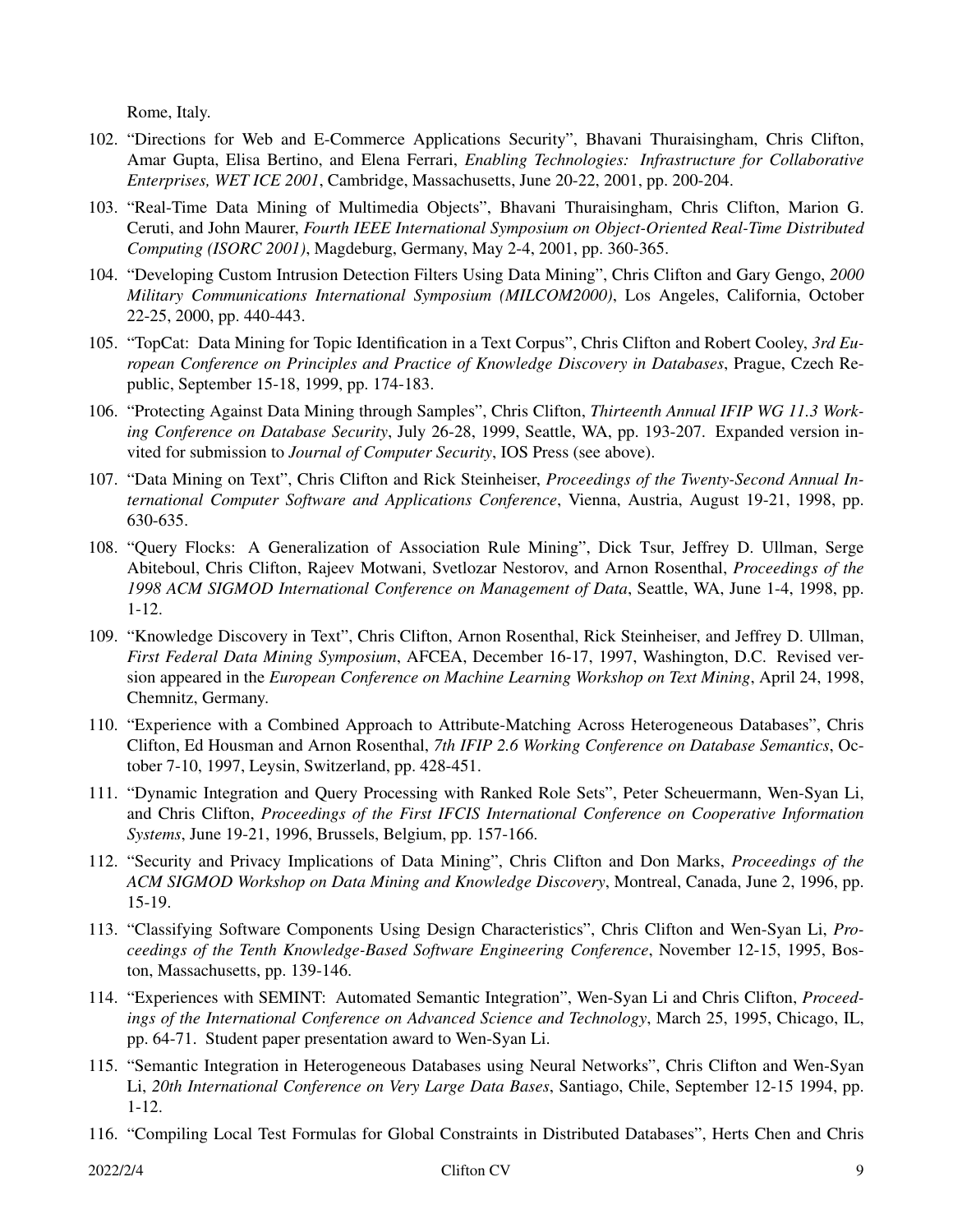Clifton, *International Conference on Intelligent Information Management Systems*, Washington, D.C., June 1-3 1994.

- 117. "Information Brokers: Sharing Knowledge in a Heterogeneous Distributed System", Daniel Barbara´ and Chris Clifton, *Proceedings of the 4th International Conference on Database and Expert Systems Applications*, Prague, Czechoslovakia, September 6-8, 1993, pp. 90-91.
- 118. "Using Field Specifications to Determine Attribute Equivalence in Heterogeneous Databases", Wen-Syan Li and Chris Clifton, *Proceedings of RIDE-IMS'93: Third International Workshop* on Research Issues in Data Engineering" , Vienna, Austria, April 18-20, 1993, pp. 174-177.
- 119. "The Gold Mailer", Daniel Barbara´, Chris Clifton, Fred Douglis, Hector Garcia-Molina, Stephen Johnson, Ben Kao, Sharad Mehrotra, Jens Tellefsen, and Rosemary Walsh, *Proceedings of the Ninth International Conference on Data Engineering*, Vienna, Austria, April 19-23, 1993, pp. 92-99.
- 120. "Distributed Processing of Filtering Queries in HyperFile", Chris Clifton and Hector Garcia-Molina, *Proceedings of the 11th International Conference on Distributed Computing Systems*, Arlington, TX, May 20-24 1991, pp. 54-64.
- 121. "Data Management with Massive Memory: A Summary", Hector Garcia-Molina, Robert Abbott, Chris Clifton, Carl Staelin, and Kenneth Salem, *Parallel Database Systems*, Pierre America, Editor, PRISMA Workshop Proceedings, Noordwijk, The Netherlands, September 1990, pp. 63-70.
- 122. "Indexing in a Hypertext Database", Chris Clifton and Hector Garcia-Molina, *Proceedings of the 1990 conference on Very Large Data Bases*, Brisbane, Australia, August 13-16 1990, pp. 36-49.
- 123. "The Design of a Document Database", Chris Clifton, Hector Garcia-Molina, and Robert Hagmann, *ACM Conference on Document Processing Systems*, Santa Fe, NM, December 5-9, 1988, pp. 125-134.

*Refereed System Demonstration Descriptions:*

- 124. "GeoNODE: An End-to-End System from Research Components", Chris Clifton, John Griffith, and Rod Holland, *The 17th International Conference on Data Engineering*, Heidelberg, Germany, April 2-6, 2001, 3pp.
- 125. "Natural Language Processing for News Analysis", Tom Bartee, Stanley Boykin, Chris Clifton, Thad Cooper, Shereif El-Sheikh, Jerry Fitzgerald, Joe Francoeur, John Gibson, John Griffith, Steve Hansen, Lynette Hirschman, Rod Holland, Rob Hyland, Steve Janiak, Mark Maybury, Andy Merlino, Carsten Oertel, Marc Reichman, Marc Richards, Paul Silvey and Shane Steward, *Language Technology Joint Conference (ANLP-NAACL2000)*, April 29-May 40, 2000, Seattle, WA.
- 126. "Semint: A System Prototype for Semantic Integration in Heterogeneous Databases", Wen-Syan Li and Chris Clifton *Proceedings of the 1995 ACM SIGMOD International Conference on Management of Data*, May 23-25, 1995, San Jose, CA, pp. 484.

## **INVITED ARTICLES (editor-refereed)**

- 127. "Challenges and Opportunities for Security with Differential Privacy", Chris Clifton and Balamurugan Anandan, *Ninth International Conference on Information Systems Security (ICISS 2013)*, ISI Kolkata, India, 16-20 December 2013.
- 128. "Collaborative Search and User Privacy How Can They Be Reconciled?", Thorben Burghardt, Erik Buchmann, Klemens Böhm, and Chris Clifton, invited full paper at *The 4th International Conference on Collaborative Computing: Networking, Applications and Worksharing (CollaborateCom 2008)*, Orlando, Florida, November 13-16, 2008.
- 129. "What is Privacy? Critical Steps for Privacy-Preserving Data Mining", Chris Clifton, invited article at the workshop on *Privacy and Security Aspects of Data Mining* in conjunction with *The Fifth IEEE International Conference on Data Mining*, Houston, Texas, November 27, 2005.
- 130. "Tools for Privacy Preserving Distributed Data Mining", Chris Clifton, Murat Kantarcioglu, Jaideep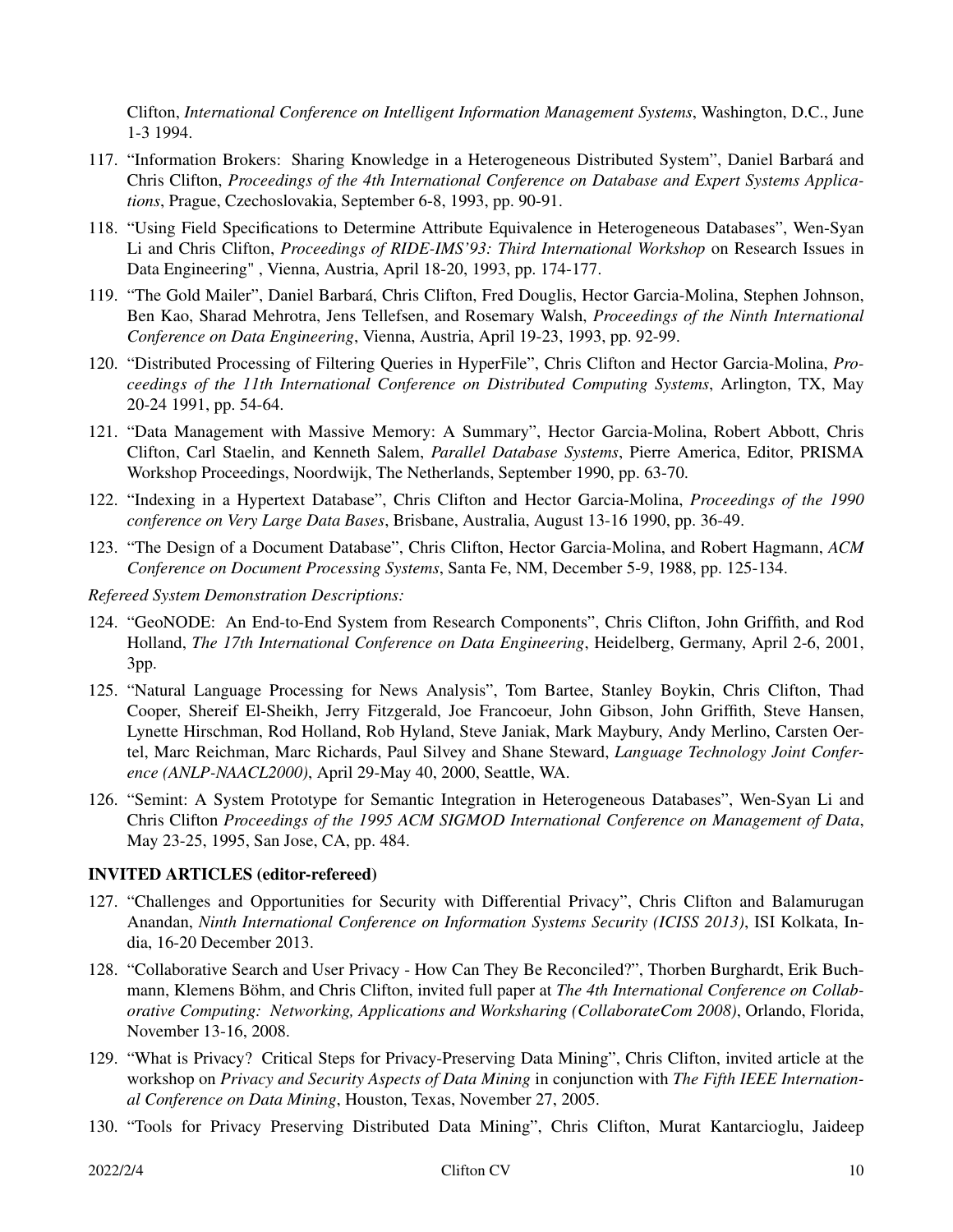Vaidya, Xiaodong Lin, and Michael Zhu, invited article in *ACM SIGKDD Explorations* 4(2):28-34, Johannes Gehrke, editor, December 2002.

131. "Using Unknowns to Prevent Discovery of Association Rules", Yucel Saygin, Vassilios S. Verykios, and Chris Clifton, invited article in *ACM SIGMOD Record* 30(4):45-54 Special Section on Data Mining for Intrusion Detection and Threat Analysis, Daniel Barbará, editor, December 2001.

## **PATENTS**

1. Christopher Clifton, John Ross Wallrabenstein, and David Stork, *Secure search and retrieval*, US 8,904,171, December 2, 2014.

## **SELECTED PRESENTATIONS**

- 1. Chris Clifton, Eric Hanson, Keith Merrill, and Shawn Merrill, "Issues, and Solutions, to Providing Formal Privacy for ACS", *2021 ACS Data User's Conference*, May 19, 2021, online.
- 2. "Limitations on Malicious Secure Protocols" opening keynote at the *7th International Conference on Networking, Systems and Security*, December 22, 2020, Dhaka, Bangladesh.
- 3. "Secure Computing in Informatiics, IoT, and Enabling Technologies", keynote at the *IEEE International Conference on Informatics, IoT, and Enabling Technologies (ICIoT'20)*, February 2, 2020, Doha, Qatar.
- 4. "Real-world Differential Privacy: Issues and Smooth Sensitivity Solutions", keynote at *The First IEEE International Conference on Trust, Privacy and Security in Intelligent Systems, and Applications*, December 13, 2019. Los Angeles, California.
- 5. "When is a Semi-Honest Secure Multiparty Computation Valuable?", *GameSec2019: The 10th Conference on Decision and Game Theory for Security*, November 1, 2019, Stockholm, Sweden.
- 6. "Differential Privacy: Challenges on Moving Theory into Practice", keynote at the *17th International Conference on Privacy, Security, and Trust*, August 28, 2019, Fredericton, NB, Canada.
- 7. "Smooth Sensitivity for k-Nearest Neighbor", invited talk at the Simons Institute for the Theory of Computing workshop *Data Privacy: From Foundations to Applications*, March 4, 2019, Berkeley, California.
- 8. "Why did it do that? The (im?)possibility of deciphering actions of AI", *Dawn or Doom: Emerging Technology - Risks and Rewards*, November 6, 2018, West Lafayette, IN.
- 9. "Don't be a Headline: Fairness and Transparency in Machine Learning", *Indy Big Data*, September 26, 2018, Indianapolis, IN.
- 10. "Privacy Technology: What Can (and Can't) be Done", *International Conference on Law and the Digital Age*, Doha, Qatar, February 19-20, 2018.
- 11. "Dealing with Discriminatory Data Mining", keynote at the *International Conference on Applied Research in Computer Science and Engineering (ICAR'17)*, Beirut, Lebanon, June 23, 2017. Also presented at the Qatar Computing Research Institute, February 21, 2018.
- 12. "Anonymization: Myths, Reality, and Alternatives", invited talk at the *37th Great Lakes Biomedical Conference*, April 7, 2017, Milwaukee, Wisconsin.
- 13. "Distributed Differential Privacy", Distinguished Lecture, University of Kentucky, Lexington, Kentucky, November 18, 2016.
- 14. "Distributed Differential Privacy", keynote at the *XVI Brazilian Symposium on Information and Computational Systems Security (SBSeg16)*, Niter´{o}i, Brazil, November 8, 2016.
- 15. "Privacy: Beyond Confidentiality", keynote at the *21st ACM Conference on Computer and Communications Security*, Scottsdale, Arizona, November 6, 2014.
- 16. "Privacy without encrypting Protect your data and use it too", keynote at the *The 28th IFIP WG 11.3 Conference on Data and Applications Security and Privacy (DBSEC'14)*, Vienna, Austria, July 14, 2014.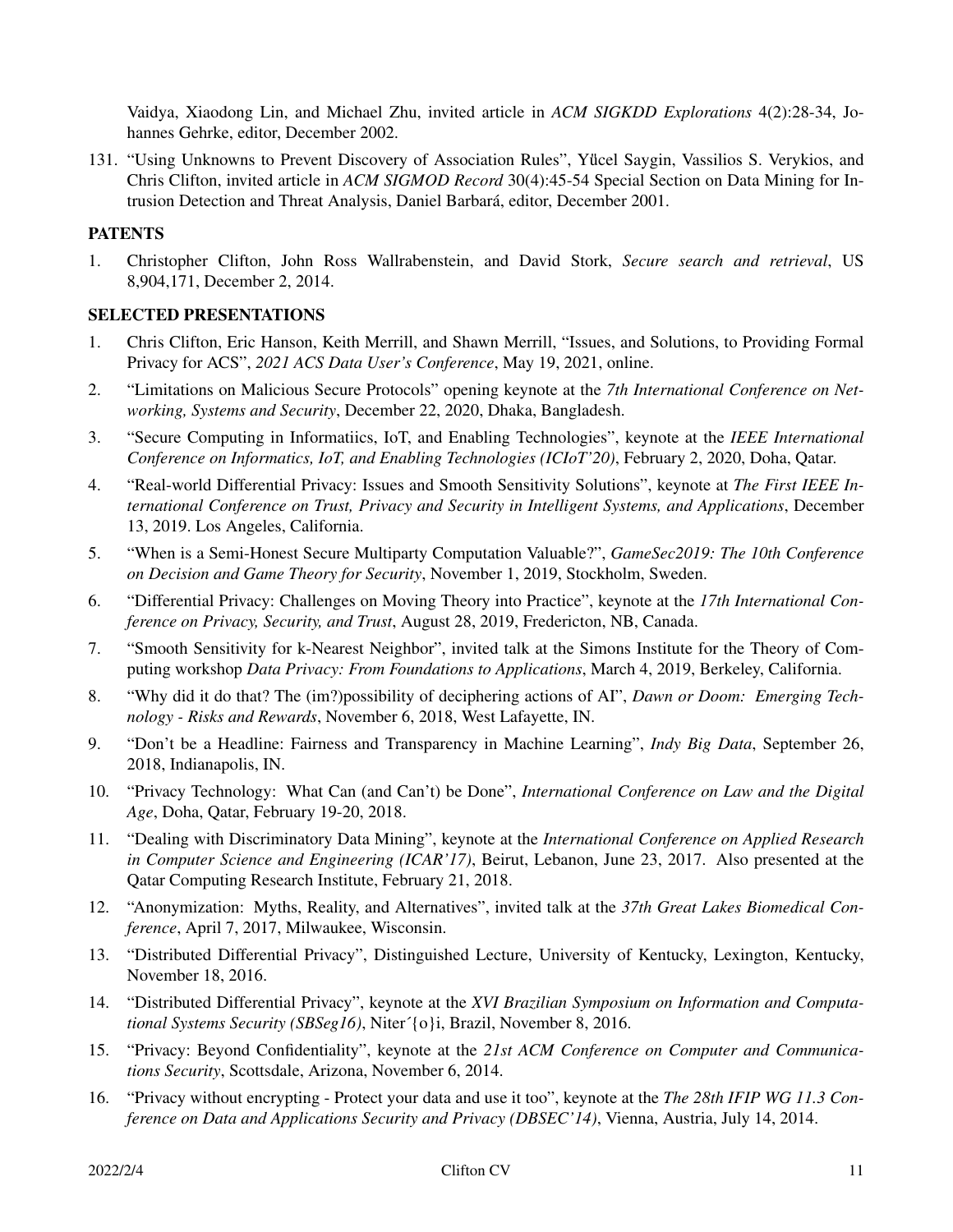- 17. "Privacy-Preserving Technologies", *10th Annual Colloquium on ICT R&D: R&D on Big Data and Personal Data* Sponsored by the National Institute of Information and Communications Technology (NICT) of Japan, Washington, D.C., January 24th 2014.
- 18. "Challenges and Opportunities for Security with Differential Privacy", keynote at the *Ninth International Conference on Information Systems Security (ICISS 2013)*, ISI Kolkata, India, 16-20 December 2013.
- 19. Panelist on "Data Mining with Big Data", *IEEE International Conference on Data Mining (ICDM 2013)*, Dallas, Texas / December 7-10, 2013.
- 20. Panelist on "Security and Privacy: Are they Two Sides of the Same Coin?" *Annual Computer Security Applications Conference (ACSAC) 2012*, Orlando, Florida, December 6, 2012.
- 21. "Data Mining and Privacy", Qatar Computing Research Institute, Doha, Qatar, November 15, 2012.
- 22. "Privacy-Preserving Data Mining at 10: What's Next?", invited talk at the workshop on *Privacy Aspects of Data Mining* held at the *IEEE International Conference on Data Mining*, Vancouver, Canada, December 11, 2011.
- 23. "Privacy-Preserving Data Mining at 10: What's Next?", keynote at the *Ninth Australasian Data Mining Conference (AusDM 2011)*, Ballarat, Australia, December 1-2, 2011.
- 24. "Freeing Cloud Databases from Privacy Constraints", *Computer Science Seminar*, Australian National University, Canberra, Australia, November 28, 2011.
- 25. "Freeing Cloud Databases from Privacy Constraints", *Computer Science and Engineering Seminar*, Qatar University, Doha, Qatar, October 3, 2011.
- 26. "Privacy-Preserving Data Mining", invited talk at The Thomas M. Cooley Law Review Symposium *Data Mining: Who's Mining Your Business*, Lansing, Michigan, September 22, 2011.
- 27. "Privacy Issues with Machine Learning: Fears, Facts, and Opportunities", *Machine Learning Summer School @Purdue*, West Lafayette, Indiana, June 13, 2011.
- 28. "Privacy-Preserving Data Mining: Shared analysis without shared data", *Expert Workshop: Statistical and Epidemiological Issues in Active Medical Product Surveillance*, Brookings Institution, February 16, 2011.
- 29. "Private Computation for Confidential Outsourcing", Ricoh Technology Center, Shin-Yokohama, Japan, January 17, 2011.
- 30. "Plausibly Deniable Search", invited talk at the *Symposium 'In search of privacy'*, Radboud University, Nijmegen, The Netherlands, June 25, 2009.
- 31. "What an Information Technology Vendor Can (and Can't) Do For Your Client", invited presentation at the *Indiana Continuing Legal Education Forum on Privacy Law*, Indianapolis, IN, May 14, 2009.
- 32. "Measuring Privacy:ARisk-Based Approach", talk at SAP Research CEC Karlsruhe, Germany, December 8, 2008.
- 33. "Saleable Opportunities for Private and Secure Computation", FENS seminar at Sabanci University, December 5, 2008.
- 34. "Saleable Opportunities for Private and Secure Computation" Informatik-Kolloquium at Universität Karlsruhe, December 1, 2008.
- 35. "Opportunities for Private and Secure Machine Learning", keynote at the *2008 AISec Workshop* held in conjunction with the *15th ACM Conference on Computer and Communications Security (CCS)*, Alexandria, VA, October 27, 2008.
- 36. Panelist on "Technologies for Privacy-Protective Data Mining" at the Department of Homeland Security Privacy Office workshop on *Implementing Privacy Protections in Government Data Mining*, Washington, DC, July 24-25, 2008.
- 37. "Information metrics for privacy and anonymity in spatiotemporal data", invited talk at the *First Interdisci-*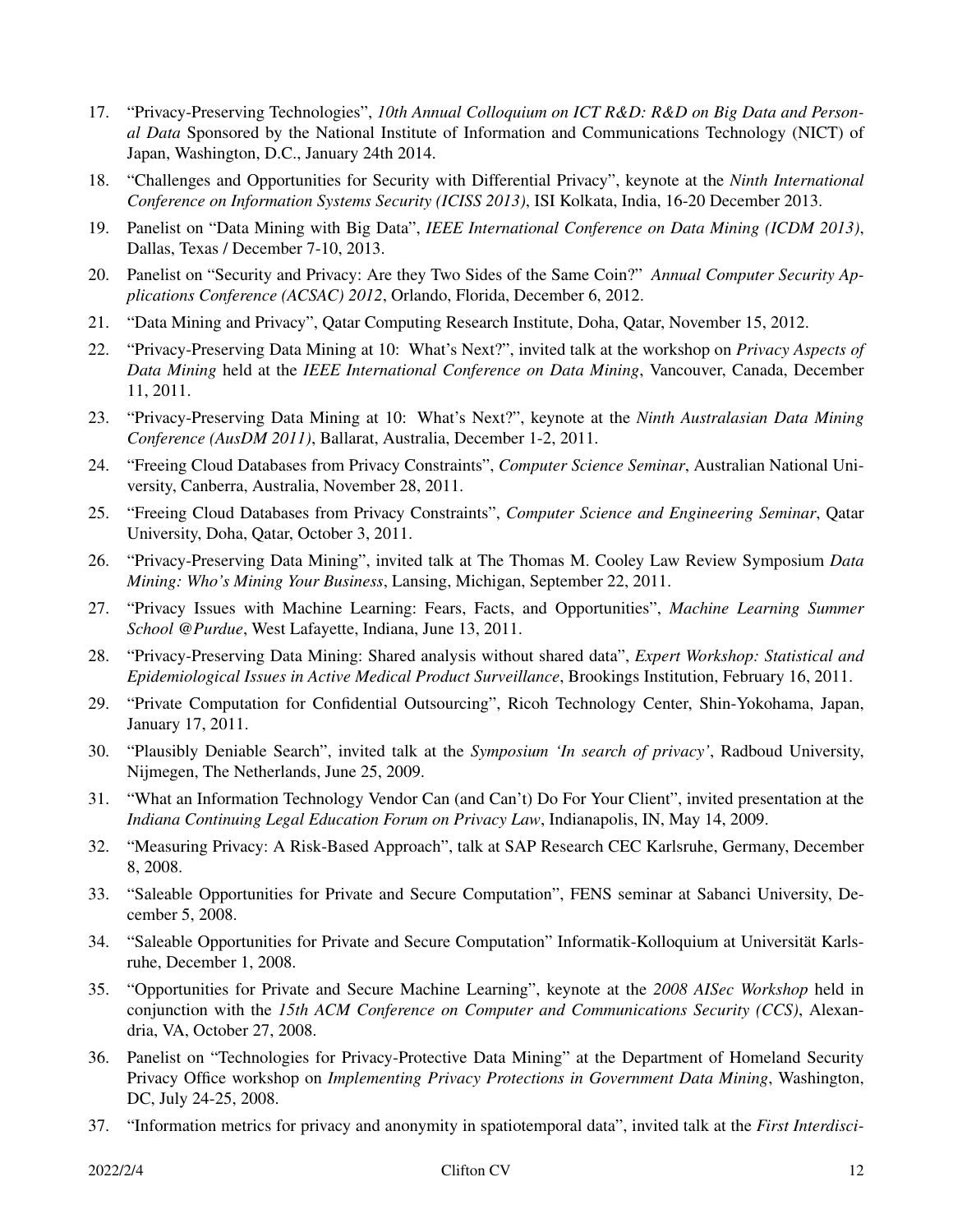*plinary Workshop on Mobility, Data Mining and Privacy: Preserving anonymity in geographically referenced data*, Rome, Italy, February 14 2008.

- 38. "Is Privacy Still an Issue for Data Mining?", invited talk at the *National Science Foundation Symposium on Next Generation of Data Mining and Cyber-Enabled Discovery for Innovation*, Baltimore, Maryland, October 10-12, 2007.
- 39. "Privacy and Anonymity in Text", Max-Planck-Institut for Informatik, Saarbrucken, Germany, August 31, 2007.
- 40. "Will Privacy Kill Ubiquitous Knowledge Discovery?", invited talk at the *KDUbiq Working Group on Privacy and Security* meeting, Berlin, Germany, September 19, 2006.
- 41. "Privacy Conflicts Inherent in Data Analysis", Institute for Software Research International Seminar, Carnegie-Mellon University, March 29, 2006.
- 42. "What is Privacy? Critical Steps for Privacy-Preserving Data Mining", Invited talk at the *Workshop on Privacy and Security Aspects of Data Mining* held in conjunction with the *IEEE International Conference on Data Mining*, November 27, 2005, New Orleans, Louisiana.
- 43. "Open Issues in Privacy-Preserving Data Mining", Maebashi Institute of Technology, April 4, 2005.
- 44. Panel: "Data Mining and Data Aggregation" at the Symposium on *Privacy and Identity: The Promise and Perils of a Technological Age*, DePaul University, October 14-15, 2004.
- 45. Panel: "Data Aggregation, Mining, and Privacy" at the *NSF Cybertrust PI Meeting*, Pittsburgh, Pennsylvania August 18-20, 2004.
- 46. "Knowledge Projection for Tele-Maintenance", Crane Naval Surface Warfare Center Distinguished Lecture Series, February 3, 2004.
- 47. "Turning Data into Knowledge Without Violating Privacy", Joint Biostatistics & Medical Informatics / Statistics / Computer Sciences Seminar, University of Wisconsin, January 29, 2004.
- 48. "Privacy-Enhanced Data Management for Next-Generation e-Commerce", with Irini Fundulaki, Richard Hull, Bharat Kumar, Daniel Lieuwen, and Arnaud Sahuguet, tutorial at the *29th International Conference on Very Large Data Bases*, September 9-12, 2003, Berlin, Germany.
- 49. "Privacy Preserving Data Mining", tutorial at *The Ninth ACM SIGKDD International Conference on Knowledge Discovery and Data Mining*, August 24-27, 2003, Washington, D.C.
- 50. "Privacy Preservation to Enable Data Mining Across Enterprises", invited talk at the *IBM Almaden Institute Symposium on Privacy*, April 9-11, 2003, San Jose, California.
- 51. "Privacy Preserving Distributed Data Mining", data mining seminar at the University of Illinois, March 19, 2003.
- 52. "Defining Privacy for Data Mining", invited talk at the *National Science Foundation Workshop on Next Generation Data Mining*, November 1-3, 2002, Baltimore, MD.
- 53. "Privacy, Security, and Data Mining", tutorial given at the combined conference *13th European Conference on Machine Learning (ECML'02)* and *6th European Conference on Principles and Practice of Knowledge Discovery in Databases (PKDD'02)*, Helsinki, Finland, August 19, 2002.
- 54. "Developing Custom Intrusion Detection Filters Using Data Mining", Purdue Center for Education and Research in Information Assurance, December 10, 1999.
- 55. "Data Mining at MITRE" *Third Applied Database Technology Conference*, The MITRE Corporation, Bedford, MA, June 5 1997.
- 56. "Data Mining in Text", *Symposium on Advanced Information Processing and Analysis*, Tysons Corner, Virginia, March 26, 1997.
- 57. "Neural Networks for Semantic Integration" *Second Applied Database Technology Conference*, The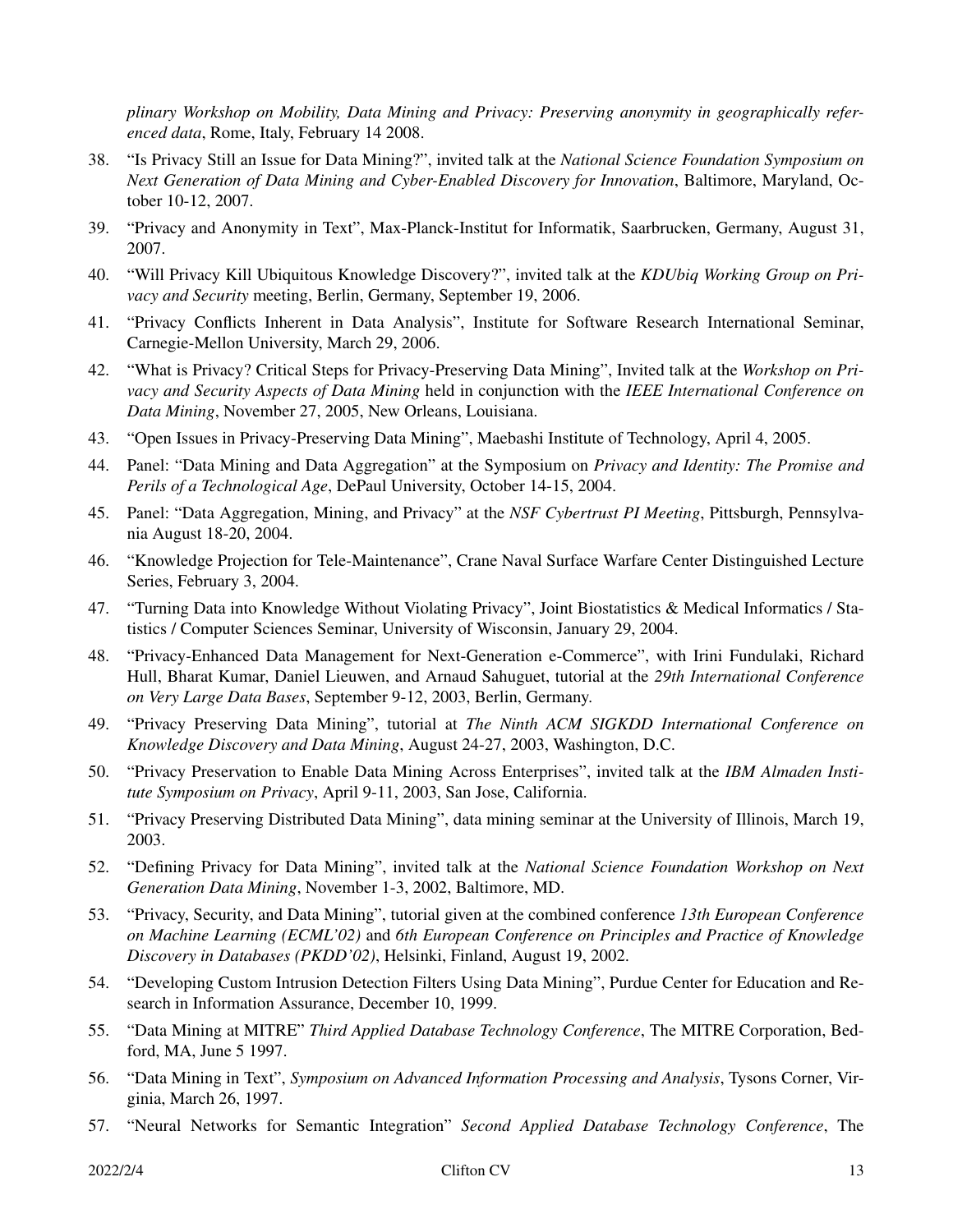MITRE Corporation, Bedford, MA, December 7, 1995.

- 58. "Component Based Software: How Database Technology Can Help", AT&T Bell Labs, Naperville, IL, June 3, 1994.
- 59. "Query Processing in HyperFile", New Jersey Institute of Technology, May 11, 1992.

## **SOFTWARE DEVELOPED**

**GeoNODE** (Geographic News On Demand Environment), developed while at the MITRE Corporation, combines research results from natural language, data mining, multimedia, and visualization into a system for analyzing news. News, in the context of GeoNODE, is anything from television broadcasts to focused email and newsgroups. GeoNODE was used as a concept evaluation prototype at several sites within the Department of Defense. Responsible for database development, as well as the text mining research component. See publications for more details.

## **RESEARCH FUNDING**

- 1. Chris Clifton (Lead PI), Dan Lin, Kannappan Palaniappan, Ming Yin, *Collaborative Research: SaTC: CORE: Medium: Broad-Spectrum Facial Image Protection with Provable Privacy Guarantees*, NSF Secure and Trustworthy Cyberspace, 10/1/21-09/30/24, \$1,243,682 (\$531,168 Purdue).
- 2. Brad Malin (Lead PI), Chris Clifton, Ramesh Raskar, Anna Oganyan, *Collaborative Research: Workshop to Develop a Roadmap for Greater Public Use of Privacy-Sensitive Government Data*, NSF Secure and Trustworthy Cyberspace, 5/1/21-4/30/22, \$91,534 (\$31,713 Purdue).
- 3. Chris Clifton (PI), Murat Kantarcioglu, Blase Ur, Lindsay Weinberg, and Christopher Yeomans, *FAI: Identifying, measuring, and mitigating fairness issues in AI*, NSF Program on Fairness in Artificial Intelligence in collaboration with Amazon, 1/1/20-12/31/21, \$216,908 NSF, \$128,092 Amazon.
- 4. Chris Clifton, *Measuring Adversarial Vulnerability for Anomaly Detection*, Northrop Grumman Corporation, 1/1/19-12/31/19, \$64,367.
- 5. Chris Clifton (PI) and Keith Merrill, *Tools to Support Anonymization*, U. S. Census Bureau, 1/1/17-12/31/21, \$572,766.
- 6. Chris Clifton, Daniel Kelly, and Kendall Roark, *Big Data Ethics: Detecting Bias in Data Collection, Algorithmic Discrimination and 'Informed Refusal'*, Andrew W. Mellon Foundation, 1/1/17-12/31/18, \$142,511.
- 7. Qutaibah Malluhi (Lead at Qatar University), A. Erbad, K.Khan, R. Riley (Qatar University), M. Atallah and C. Clifton (Purdue University), *The Garbled Computer: Towards Computing without Seeing*, Qatar National Research Foundation, 3/1/16-9/1/19, \$231,593 Purdue.
- 8. Chris Clifton, *Mining Anonymized Data*, Northrop Grumman Corporation, 1/1/16-12/31/16, \$94,941.
- 9. Chris Clifton (PI), *Secure Printing from the Cloud*, Ricoh Co., 5/1/2011-3/31/2012, \$89,585.
- 10. Chris Clifton (PI), Qutaibah Maluhi (Qatar University), and Khaled M. Khan (Qatar University), *Managing Private Data in the Cloud*, Qatar National Research Foundation, 12/1/2010-11/30/2013, \$954,095 (\$333,840 Purdue).
- 11. Chris Clifton (Lead PI), Luo Si, Chyi-Kong (Karen) Chang, Victor Raskin, Raquel L. Hill (PI Indiana U.), Stephanie Sanders, Wei Jiang (PI Missouri S&T), *Anonymizing Textual Data and its Impact on Utility*, NSF Trustworthy Computing, 9/1/2010-8/31/2016, \$2,480,300 (\$1,554,441 Purdue).
- 12. Chris Clifton (PI), Secure Multiparty Computation for Outsourcing Image Processing, Ricoh Co., 5/1/2010-3/31/2011, \$78,792.
- 13. Tim Finin (PI, UMBC) et al. (19 co-PIs, 4 Purdue), *A Framework for Managing the Assured Information Sharing Lifecycle*, DoD Multidisplicinary University Research Initiative, 5/1/2008-4/30/2013, \$4.35M base + 3M option years (\$1.5M Purdue).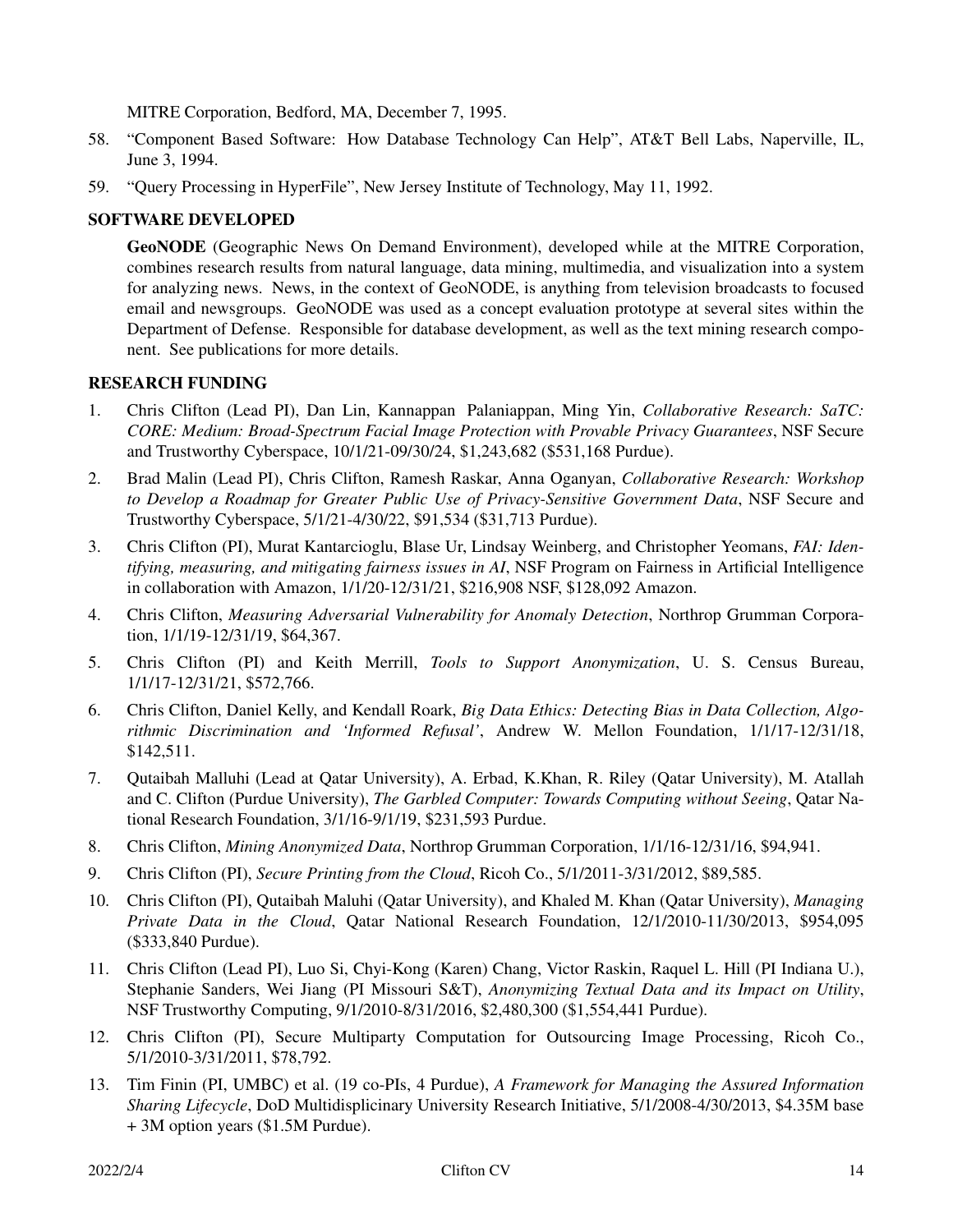- 14. Elisa Bertino (PI) and Chris Clifton, *Identity Management and Trust Negotiation Services*, Department of Homeland Security / Institute for Information Infrastructure Protection, 4/1/2007-3/31/2009, \$300,000.
- 15. David Ebert (Director), Alok Chaturvedi, William Cleveland, Chris Clifton, Ahmed Elmagarmid, and Marc Overhage, *Purdue University Regional Visualization and Analytics Center*, Department of Homeland Security, January 2006-December 2008, \$517,000.
- 16. Ann Hendrich (Ascension Health, PI), Marilyn Chow (Kaiser Permanente), Nelson Lee (Rapid Modeling), William Cleveland, Chris Clifton, Jason Abrevaya, *A Multi-Site Study of How Medical Surgical Nurses Spend Their Time: A Baseline Study in Preparation for an Electronic Health Record and an Evidencedbased Nursing Unit Design*, Robert Wood Johnson Foundation, April 2005-August 2006. (Purdue CS portion \$91,269).
- 17. Chris Clifton (PI), AnHai Doan (University of Illinois), Ahmed Elmagarmid, Gunther Schadow (Regenstrief Institute for Healthcare), and Dan Suciu (University of Washington), *Privacy-Preserving Data Integration and Sharing*, NSF ITR, September 2004-August 2008, \$1,012,000.
- 18. Clement J. McDonald (PI) et al., Chris Clifton (Purdue PI) A Center of Excellence in Medical Informatics to Provide an Advanced Infrastructure for Human Research: A Catalyst for Indiana Research, Indiana 21st Century Fund, August 2004-August 2006, \$3,832,196 (Lead: Regenstrief Institute for Healthcare; Purdue portion \$50,000.)
- 19. Chris Clifton (PI) and Mikhail Atallah, *Collaborative Research: Distributed Data Mining to Protect Information Privacy*, NSF Small ITR, August 2003 - August 2006, \$276,274. (Collaborative with Wenliang Du, Syracuse University - funded under separate award.)
- 20. Chris Clifton, Walid Aref, Ahmed Elmagarmid (PI), Arif Ghafoor, and Sunil Prabhakar, *Knowledge Projection for TeleMaintenance*, EG&G / Naval Surface Warfare Center, Crane Division, October 21, 2002 - September 30, 2005, \$1,746,813.
- 21. Chris Clifton (PI), Ananth Iyer, and Reha Uzsoy, *A Prototype Integrated Transaction Data Analysis and Visualization Environment for the Transportation, Distribution and Logistics Sector*, e-Enterprise Center at Discovery Park, August 19, 2002 - May 10, 2003, \$34,278.
- 22. Chris Clifton (PI), Pascal Meunier, and Gustavo Rodriguez-Rivera, *Secure Programming: Add-on Course Module and Short Course*, e-Enterprise Center at Discovery Park, August 19, 2002 - June 30, 2003, \$19,344.
- 23. Chris Clifton (PI), *Privacy Preserving Data Mining*, Purdue Research Foundation, August 2002 through July 2004, \$26,403.
- 24. Chris Clifton (PI), *Data Mining for Intrusion Detection*, U.S. Army CECOM Space and Terrestrial Communications Directorate, June 1999 through September 2001, ˜\$360,000.
- 25. Chris Clifton (PI), Arnon Rosenthal and Jeffrey Ullman (Stanford University), *Data Mining in Text*, Community Management Staff (Intelligence Community), September 1996 through June 2000, \$589,913 (MITRE's portion \$442,174).
- 26. Chris Clifton (PI), *Data Mining in Text and Images*, MITRE Sponsored Research, January 1996 through September 1999, \$521,421.
- 27. Chris Clifton (PI), *Data Mining Security*, National Security Agency, October 1995 through September 1997, ˜\$120,000.
- 28. Chris Clifton (PI) *Shared Software Database*, NSF Research Initiation Award, September 1992 through August 1995, \$90,000.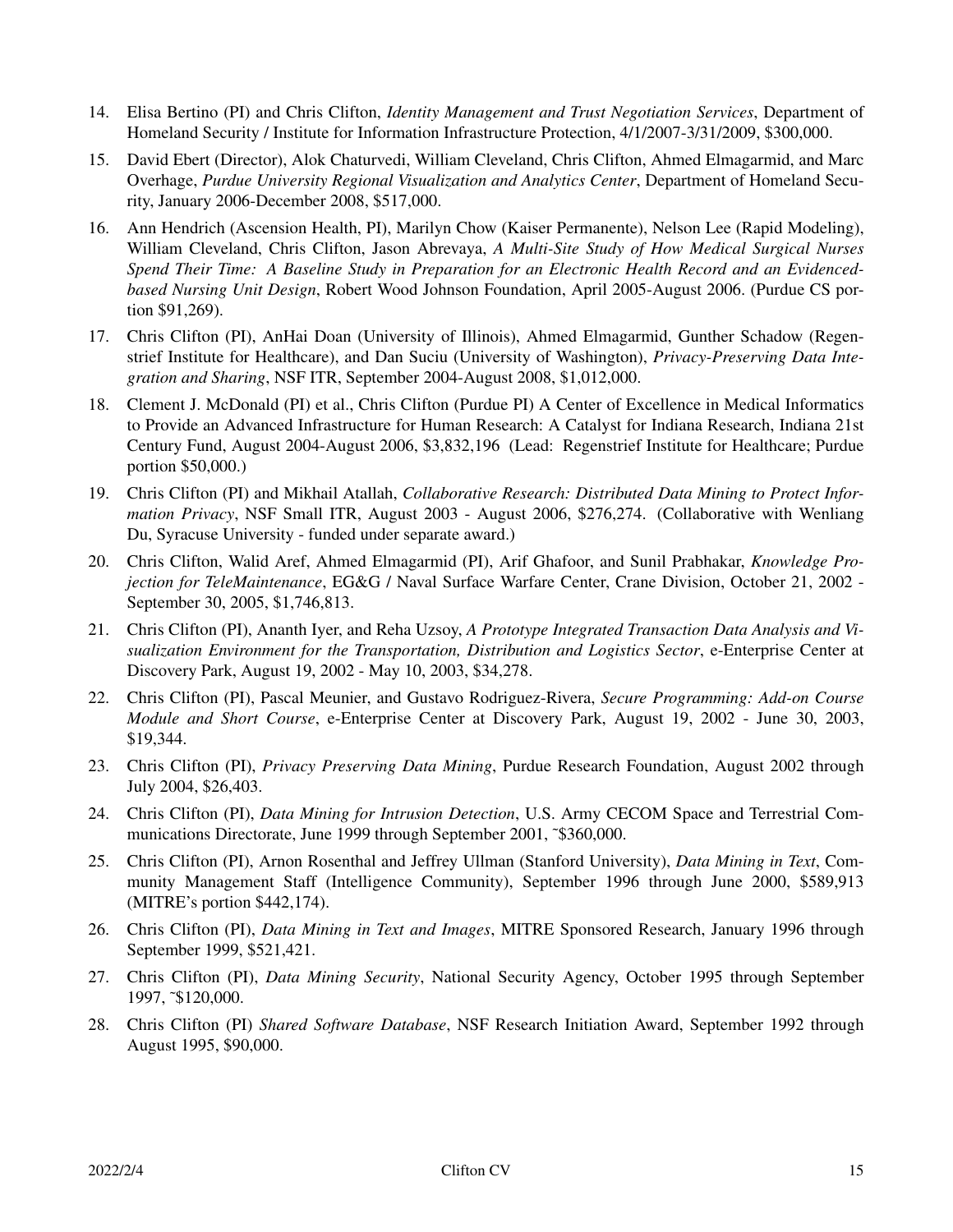## **PhD AND MS STUDENTS SUPERVISED**

*Current Students Supported*

- 1. Chowdhury Mohammad Rakin Haider, funded on NSF/Amazon grant 2021, Ph.D. expected 2023.
- 2. Tao Li, funded on NSF grant from Fall 2021, Ph.D. expected 2023.

## *Completed*

- 3. Shawn Merrill, *Privacy in Complex Sample Based Surveys*, Ph.D. December 2021. First employment: Postdoctoral position, University of Maryland.
- 4. Radhika Bhargava, *Adversarial Anomaly Detection*, Ph.D. August 2019. First employment: Twitter.
- 5. Koray Mancuhan, *Data Classification for l-Diversity*, Ph.D. December 2017. First employment: Apple Inc.
- 6. Balamurugan Anandan, *Privacy-Preserving Analysis with Applications to Textual Data*, Ph.D. May 2017.
- 7. Christine Task, Dissertation *Privacy-Preserving Social Network Analysis*, Ph.D. May 2015. First employment: Knexus Research.
- 8. John Ross Wallrabenstein, Dissertation *Rational Multiparty Computation*, Ph.D. December 2014. First employment: Sypris Electronics.
- 9. Jaewoo Lee, Dissertation *Achieving Practical Differential Privacy*, Ph.D. August 2014. First employment: Postdoctoral position, Pennsylvania State University.
- 10. Ahmet Erhan Nergiz, Dissertation *Private Data Outsourcing using Anonymization*, Ph.D. December 2012. First employment: Google, Inc.
- 11. Pedro J. Pastrana-Camacho, Thesis *Ontology Based Text Sanitization*, M.S. December 2012. First employment: GE Labs.
- 12. Mummoorthy Murugesan, Dissertation *Privacy Through Deniable Search*, Ph.D. August 2010. First employment: Teradata Corp.
- 13. Mehmet Ercan Nergiz, Dissertation *Anonymization-Based Privacy Protection*, Ph.D. December 2008. First employment: Postdoc, Sabanci University, Turkey.
- 14. Wei Jiang, Dissertation *Incentive Driven and Privacy-Preserving Collaborative Computing*, Ph.D. August 2008. First employment: Missouri University of Science & Technology.
- 15. Yang Wang, correlation of high-dimensional data with time and motion study data, M.S. 2007.
- 16. Murat Kantarcioglu, Dissertation *Privacy Preserving Data Mining in Horizontally Partitioned Data*, Ph.D. August 2005. First employment: University of Texas at Dallas.
- 17. Jaideep S. Vaidya, Dissertation *Privacy Preserving Data Mining for Vertically Partitioned Data*, Ph.D. August 2004. Honorable Mention, Best Paper Competition at *The Ninth ACM SIGKDD International Conference on Knowledge Discovery and Data Mining* for "Privacy-Preserving K-Means Clustering over Vertically Partitioned Data". First employment: Rutgers University.
- 18. Siddhartha K. Goel, thesis *Derived Access Control Specification for XML*, M.S. August 2003.
- 19. Wen-Syan Li, Dissertation *Semantic Integration in Heterogeneous Databases*, Ph.D. December 1995. *Using Field Specifications to Determine Attribute Equivalence in Heterogeneous Databases*, M.S. December 1992. First employment: Visiting faculty, Rutgers University.
- 20. Herts T. Chen, Dissertation *Concurrency Control Using Semantic Knowledge: A Proof Theoretic Basis*, Ph.D. December 1994. First employment: Research staff, National Taiwan University.
- 21. Robert Haddleton, *An Analysis of an Active Database as Applied to a Real-Time Application*, M.S. June 1994.
- 22. Shashidar Jasthi, *Application of Software Quality Models to Individual Evaluation*, M.S. December 1993.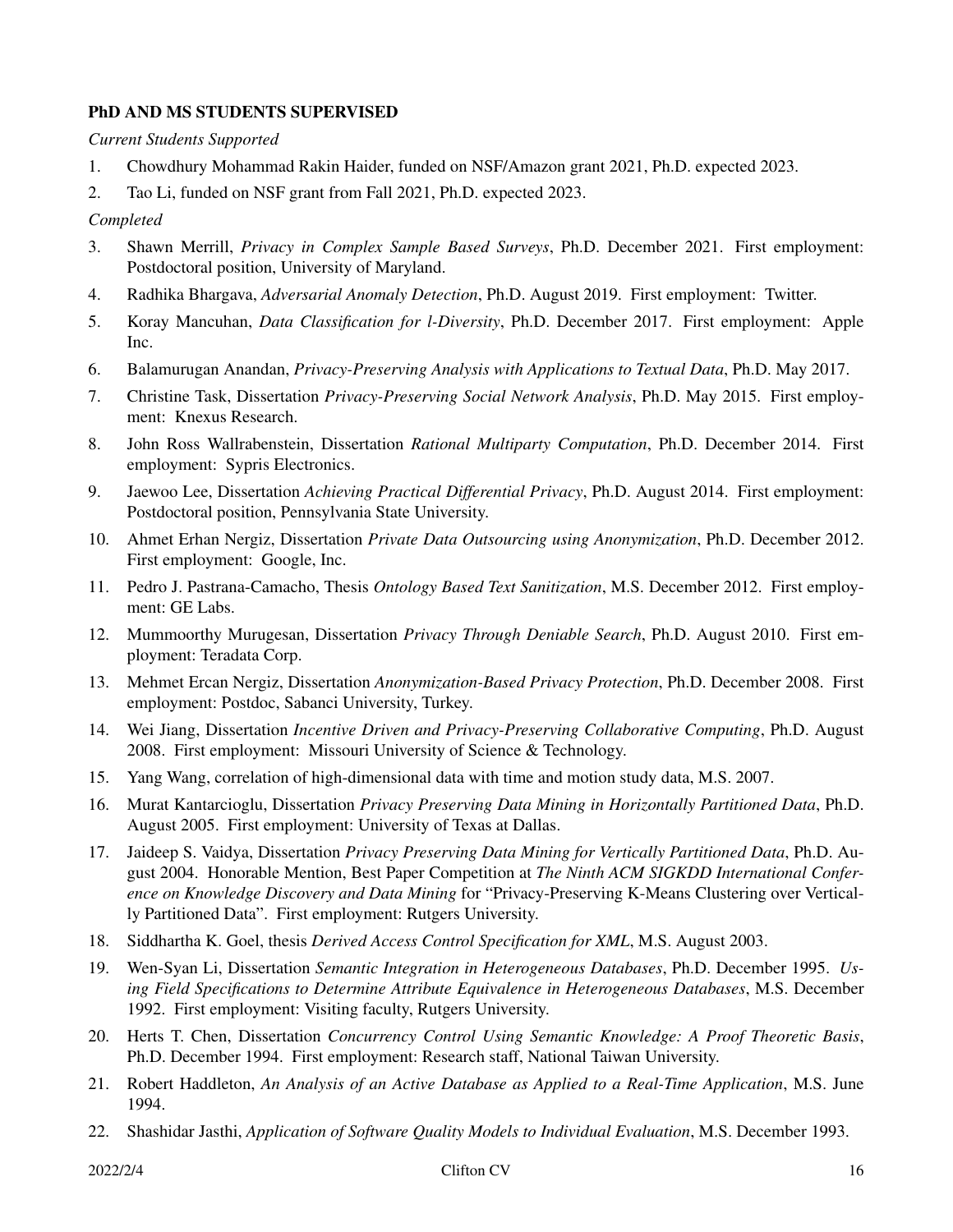- 23. Christopher Fernandes, *Determining Semantic Equivalence Using a Nucleatide Base Genetic Sequencing Algorithm*, M.S. December 1993.
- 24. Robert Milfajt, *A Comparison of Two Heterogeneous Database Schema Integration Methods*, M.S. June 1992.
- 25. Stephen Gene Jacobson, *Integrating DB Design and CASE Tools*, M.S. June 1992.

## **TEACHING HIGHLIGHTS**

### **Purdue University August 2001 to Present**

| CS44800       | <b>Introduction To Relational Database Systems</b> | Spring, Fall 2021            |
|---------------|----------------------------------------------------|------------------------------|
| CS47300       | Web Information Search And Management              | Fall 2017, 2018, 2019, 2020  |
| CS37300       | Data Mining & Machine Learning                     | Spring 2017, 2020            |
| CS42600       | <b>Computer Security</b>                           | Spring 2019                  |
| CS34800       | <b>Information Systems</b>                         | <b>Fall 2016</b>             |
| CS54701       | <b>Information Retrieval</b>                       | Spring 2016                  |
| CS626         | <b>Advanced Information Assurance</b>              | Fall 2009, Spring 2013       |
| CS541         | Database Systems                                   | Fall 2002, 2007, Spring 2012 |
| <b>CS180</b>  | Problem Solving And Object-Oriented Programming    | Spring 2010, 2011            |
| CS526         | <b>Information Security</b>                        | Spring & Fall 2003,          |
|               |                                                    | Fall 2004, 2010              |
| CS542         | <b>Distributed Database Systems</b>                | Spring 2009                  |
| CSx97         | <b>Honors Program</b>                              | 2007-2008                    |
| <b>CS250</b>  | <b>Computer Architecture</b>                       | Fall 2005, Spring 2007       |
| <b>CS590D</b> | Data Mining                                        | Spring 2005, 2006            |
| CS490D        | <b>Introduction to Data Mining</b>                 | Spring 2004                  |
| <b>CS390S</b> | Secure Programming                                 | Fall 2002                    |
|               | (mini-course with Drs. Meunier, Rodriguez-Rivera)  |                              |
| CS603         | Advanced Topics in Distributed Systems             | Spring 2002                  |
| <b>CS590M</b> | Security Issues in Data Mining                     | <b>Fall 2001</b>             |

## *Independent Study Projects Supervised*

| Abhishek Sharma     | CS490: Sources of Algorithmic Bias                          | Spring 2019      |
|---------------------|-------------------------------------------------------------|------------------|
| Arjun Banerjee      | CS490: Privacy in Public Databases                          | Fall 2017        |
| Zhuo Chen           | CS490: Machine Learning on Financial Markets                | Spring 2016      |
| Ryan Adams          | CS497: Secure Similar Document Detection using KLDivergence | Spring 2008      |
| John Horst          | CS497: Secure Content Validation                            | Spring 2007      |
| <b>Brett Banich</b> | CS490: Data Mining of Graphs                                | Summer 2003      |
| Y.B. Lee            | CS590: Information Security Certifications                  | Summer 2003      |
| Hong Liang          | CS590: Advanced Data Mining                                 | Summer 2003      |
| Kris Reyes          | CS490: Exploit Analysis (Co-advised with Dr. Meunier)       | <b>Fall 2002</b> |
| Wonjun Lee          | CS590: Data Mining for Intrusion Detection                  | Summer 2002      |
| Hong Liang          | CS590: Multivariate Data Mining using PCA                   | Summer 2002      |
| Mashrur Nabi and    | CS490: Exploit Database (Co-advised with Dr. Meunier)       | Spring 2002      |
| Halim Sandikin      |                                                             |                  |

## **Northwestern University September 1991 to August 1995**

Developed and taught a two quarter sequence *Software Project Management and Development*. Course in-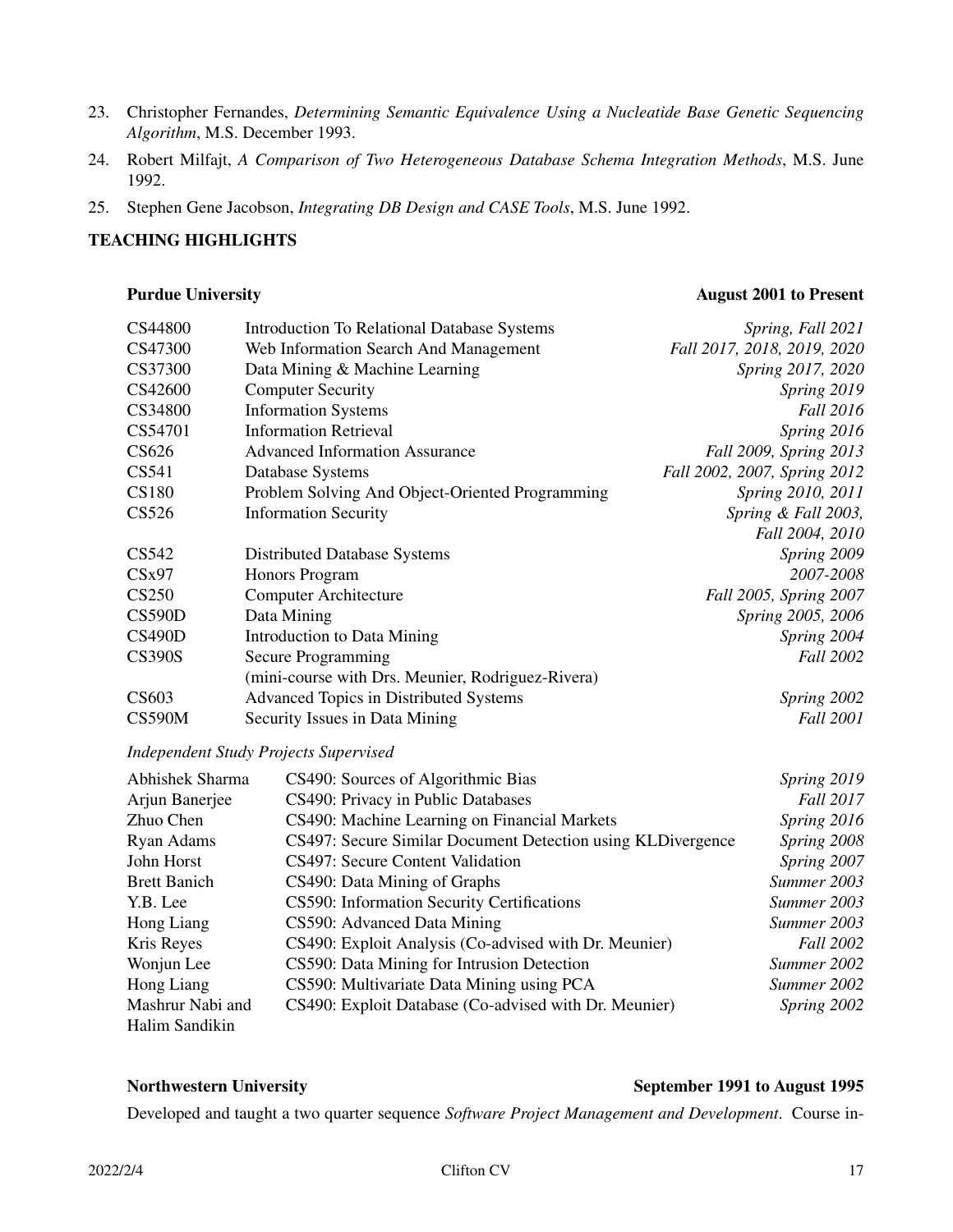cluded innovative collaboration with local industry as source of projects.

Taught *Fundamentals of Computer System Software*, *Introduction to Database Systems*, *Seminar: Heterogeneous Databases*.

# **Raritan Valley Community College January through May 1989**

Taught *Foundations of Computer Science*.

## **COMMITTEE MEMBERSHIPS**

### **Purdue University**

| <b>Hiring Committee</b>                                         | 2006-2007, 2016-2018, Co-Chair 2021-2022    |
|-----------------------------------------------------------------|---------------------------------------------|
| AI Search                                                       | 2019-2020, Chair 2020-2021                  |
| Undergraduate Committee                                         | 2003-2004; Chair 2007-2009                  |
| Graduate Committee                                              | 2001-2003, 2010-2013, 2016; Chair 2004-2006 |
| <b>Graduate Admissions Committee</b>                            | 2003-2004, 2009-2010                        |
| <b>Strategic Planning Committee</b>                             | 2001-2002                                   |
| College of Science                                              |                                             |
| Data Science Search                                             | Chair 2018-2019                             |
| <b>COALESCE Search</b>                                          | 2005-2007                                   |
| University                                                      |                                             |
| University Senate (2018-19: Chair of Student Affairs Committee) | 2016-2019                                   |
| Graduate Council                                                | 2010-2012                                   |
| Regenstrief Center for Healthcare Engineering Director Search   | 2004-2005                                   |

| School of Engineering Academic Standing Committee | 1992-1994 |
|---------------------------------------------------|-----------|
| Departmental Computer Committee                   | 1992-1994 |
| Departmental Graduate Committee                   | 1991-1992 |
| Departmental Graduate Admissions Committee        | 1991-1992 |

### **PROFESSIONAL ACTIVITIES**

### *Editorial Boards*

Editorial Board, *Applied Intelligence: The International Journal of Artificial Intelligence, Neural Networks, and Complex Problem-Solving Technologies*, Kluwer Academic Publishers, The Netherlands, 2008-present (Review Board 2000 - 2007).

Editorial Board, *Transactions on Data Privacy*, Barcelona, Spain, 2008 (Founding) - present.

Editorial Board, *Journal of Privacy Technology*, Pittsburgh, PA, 2004 (Founding) - present.

Editorial board, *Knowledge and Information Systems*, Springer-Verlag, London, 2000 - 2014.

Editorial board, *IEEE Transactions on Knowledge and Data Engineering*, IEEE Computer Society, Los Alamitos, CA, 2003 - 2007. Survey editor, 2007 - 2011.

Editorial board, *Proceedings of the VLDB Endowment* (the journal of the VLDB conference), 2008 (Founding) - 2010.

Co-editor, *Statistical Analysis and Data Mining: The ASA Data Science Journal* 5(1) Special Issue: Best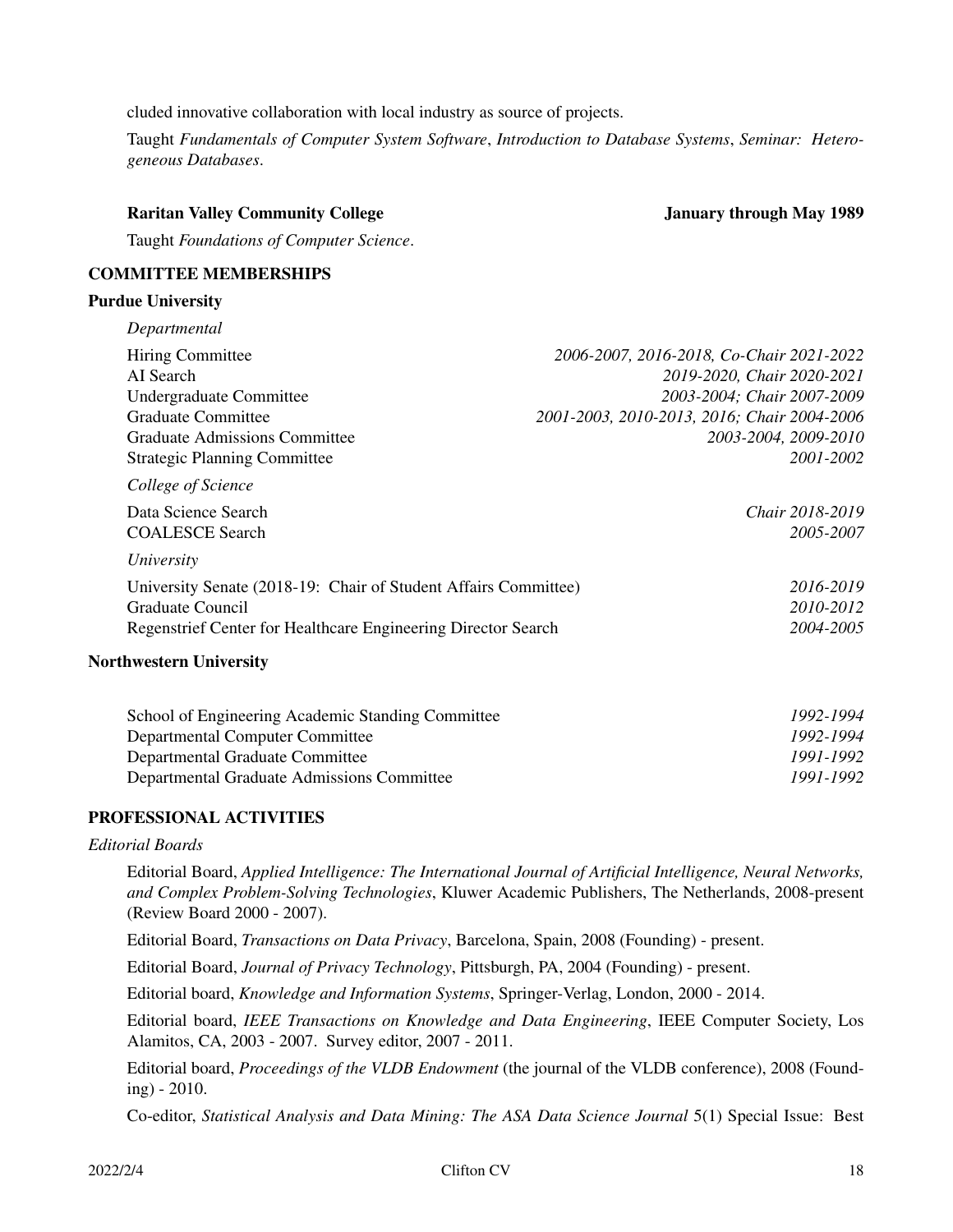Papers of SDM'11.

Guest editor, *The Edge* Data Mining Issue, The MITRE Corporation, April 2000.

*Conference and Workshop Leadership*

Vice-Chair, IEEE P7003 Working Group *Standard for Algorithmic Bias Considerations*.

Senior Program Committee, *The 22nd Privacy Enhancing Technologies Symposium (PETS 2022)*, July 18-23, 2022, Sydney, Australia. (Journal-style multi-round review with multiple submission deadlines.)

Program Committee Co-Chair, *8th International Conference on Mathematics and Computing (ICMC 2022)*, Jan 6-8, 2022, Vellore, Tamil Nadu, India.

Senior Program Committee, *SIAM International Conference on Data Mining (SDM19)*, May 2-4, 2019, Calgary, Alberta, Canada.

Advisory board, Future of Privacy Forum workshop *Bridging Industry and Academia to Tackle Responsible Research and Privacy Practices*, November 2-3, 2017, New York.

Senior program committee, *The 19th ACM SIGKDD International Conference on Knowledge Discovery and Data Mining*, August 11-14, 2013, Chicago, IL.

Program Committee vice-chair, *IEEE International Conference on Data Mining series (ICDM 2012)*, December 10-13, 2012, Brussels, Belgium. Also program committee of associated workshop *Privacy in Social Data*.

Co-organizer, Dagstuhl seminar *Mobility, Data Mining, and Privacy*, August 12-17, 2012, Dagstuhl, Germany.

Program Committee co-chair, *11th SIAM International Conference on Data Mining (SDM)*, April 28 - 30, 2011, Phoenix, AZ.

Senior program committee, *The 16th ACM SIGKDD International Conference on Knowledge Discovery and Data Mining*, July 25 - 28, 2010, Washington, D.C.

Senior program committee, *The 15th ACM SIGKDD International Conference on Knowledge Discovery and Data Mining*, June 28 - July 1, 2009, Paris, France.

Area chair for Privacy and Social Factors, *8th SIAM International Conference on Data Mining (SDM)*, April 24-26, 2008, Atlanta, GA.

General Co-Chair, *The Seventh IEEE International Conference on Data Mining*, October 28-31, 2007, Omaha, NE.

Senior program committee, *The 13th ACM SIGKDD International Conference on Knowledge Discovery and Data Mining*, August 12-15, 2007, San Jose, CA.

Program Committee Co-Chair, *The Sixth IEEE International Conference on Data Mining*, December 18 - 22, 2006, Hong Kong.

Treasurer, *The Eleventh ACM SIGKDD International Conference on Knowledge Discovery and Data Mining*, August 21-24, 2005, Chicago, Illinois.

Program Committee Vice Chair, *The Third IEEE International Conference on Data Mining*, November 19 - 22, 2003, Melbourne, Florida, USA. Also co-organized associated workshop on *Privacy-Preserving Data Mining*.

Organizer and chair, workshop on "Privacy, Security, and Data Mining" held in conjunction with *The 2002 IEEE International Conference on Data Mining (ICDM '02)*.

Tutorials chair and member of program committee, *The 2001 IEEE International Conference on Data Mining (ICDM '01)*.

Local Arrangements Chair, Fourth International Conference on Foundations of Data Organization and Algorithms, October 13-15, 1993.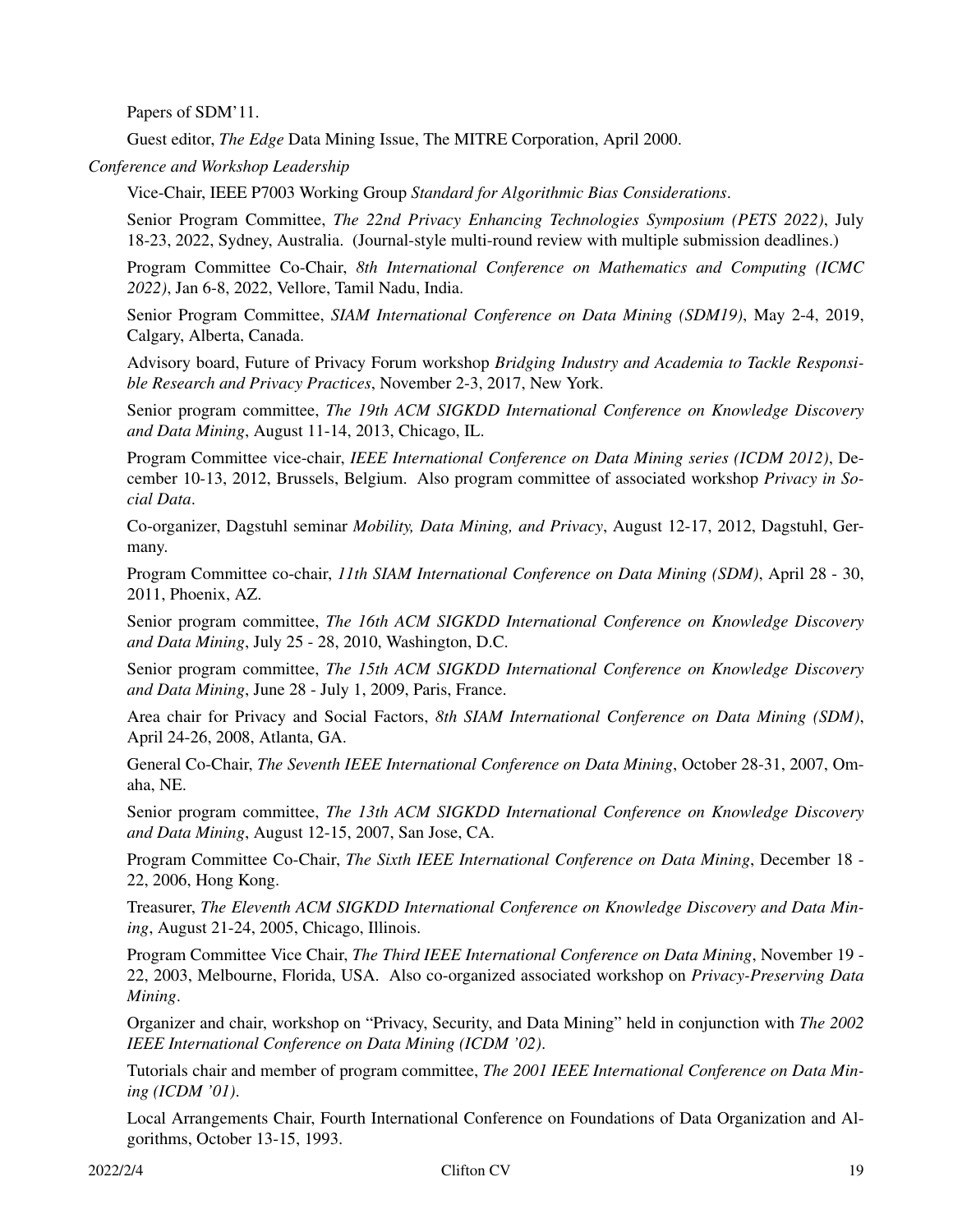*Program Committees*

*Privacy in Statistical Databases*, September 14-16, 2022, Paris, France.

*Workshop on Privacy in the Electronic Society* held in association with the *10th ACM Conference on Computer and Communications Security*, November 15, 2021, online.

*The 21st Privacy Enhancing Technologies Symposium (PETS 2021)*, July 19-24, 2021, online. (Journalstyle multi-round review with multiple submission deadlines.)

*The 11th ACM Conference on Data and Application Security and Privacy*, April 26- 8, 2021, Virtual

*Privacy in Statistical Databases*, September 23-25, 2020, Tarragona, Catalonia.

*The 19th Privacy Enhancing Technologies Symposium (PETS 2019)*, Stockholm, Sweden, 2019. (Journalstyle multi-round review with multiple submission deadlines.)

*33rd AAAI Conference on Artificial Intelligence (AAAI 2019)*, January 27-February 1, 2019, Honolulu, Hawaii.

*IEEE International Conference on Data Mining series (ICDM 2018)*, November 17-20, 2018, Singapore.

*The 18th Privacy Enhancing Technologies Symposium (PETS 2018)*, Barcelona, Spain, July 24-27, 2018. (Journal-style multi-round review with multiple submission deadlines.)

*IJCAI 2017 Workshop: Abuse Preventive Data Mining 2017* held in conjunction with *The Twenty-sixth International Joint Conference on Artificial Intelligence (IJCAI-17)*, Melbourne, Australia, August 20, 2017.

*The 17th Privacy Enhancing Technologies Symposium (PETS 2017)*, Minneapolis, MN, July 18-21, 2017.

*IEEE/ACM International Workshop on Cybersecurity of Online Social Network* held in conjunction with *The IEEE/ACM International Conference on Social Networks Analysis and Mining (ASONAM 2012)*, Istanbul, Turkey, August 26, 2012.

*The 38th International Conference on Very Large Data Bases (VLDB 2012)*, August 2012, Istanbul.

*The 2012 ACM SIGMOD International Conference on Management of Data*, May 20-25, 2012, Scottsdale, Arizona.

*The 2011 International Workshop on Privacy Aspects of Data Mining* held in conjunction with ICDM'11, December 11, 2011, Vancouver, Canada.

*The 37th International Conference on Very Large Data Bases (VLDB 2011)*, August 2011, Seattle. (Inaugural year of pure journal-style review process.)

*The 19th ACM International Conference on Information and Knowledge Management (CIKM 2010)*, October 26 - 30, 2010, Toronto.

*European Conference on Machine Learning and Principles and Practice of Knowledge Discovery in Databases (ECML/PKDD 2010)*, September 20-24, 2010, Barcelona.

*ECML/PKDD Workshop on Privacy and Security Issues in Data Mining and Machine Learning (PSDML 2010)*, September 20-24, 2010, Barcelona.

*The 36th International Conference on Very Large Data Bases (VLDB 2010)*, September 13 - 17, 2010, Singapore.

*The 26th International Conference on Data Engineering (ICDE 2010)*, March 1-6, 2010, Long Beach, California.

*IEEE International Conference on Data Mining series (ICDM 2009)*, December 6-9, 2009, Miami, Florida.

*The 2009 International Workshop on Privacy Aspects of Data Mining* held in conjunction with ICDM'09, December 6, 2009, Miami, Florida.

*The 2009 IEEE International Conference on Information Privacy, Security, Risk and Trust*, August 29-13, Vancouver, Canada.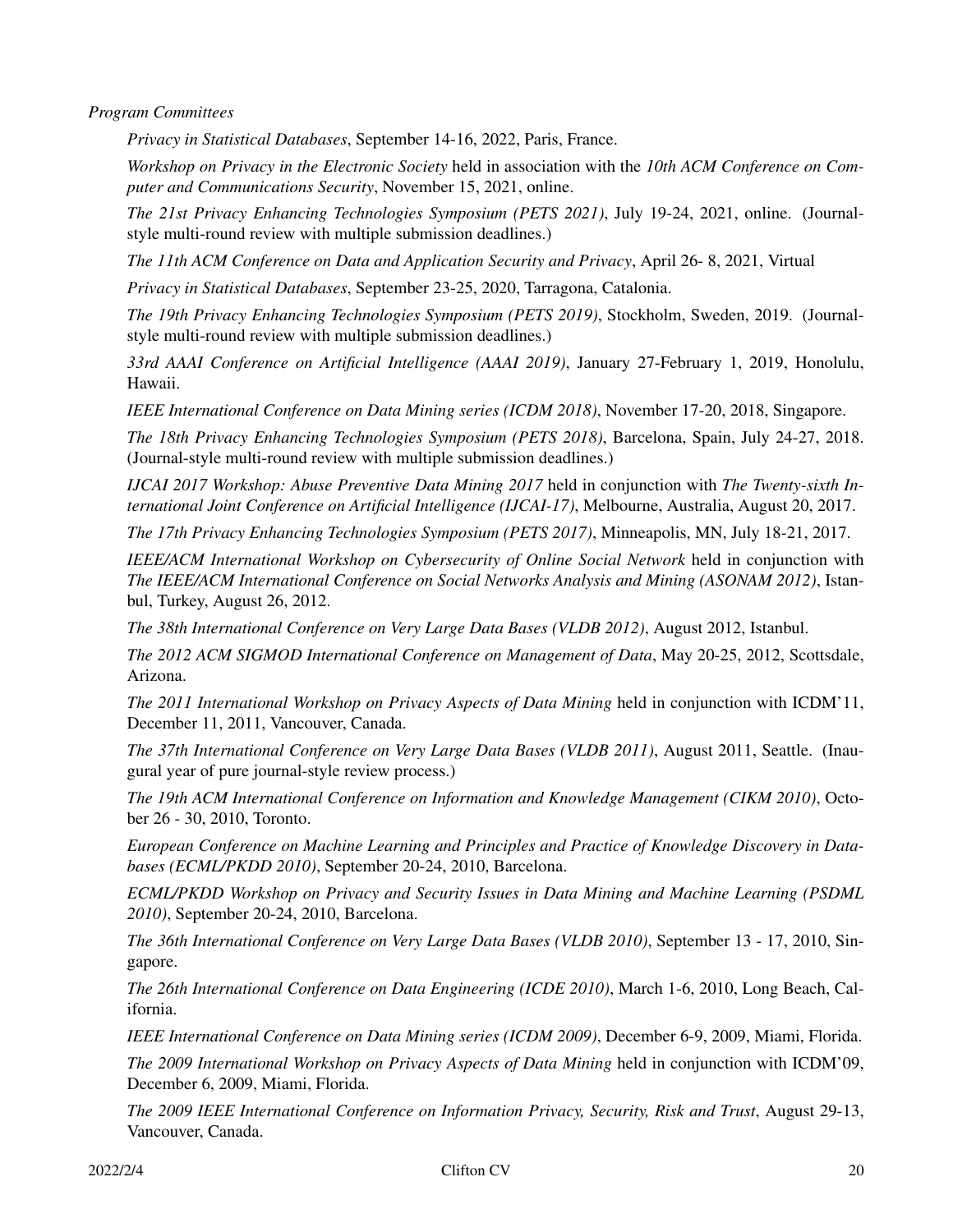*The 23rd Annual IFIP WG 11.3 Working Conference on Data and Applications Security*, July 12-15, 2009, Montreal, Canada.

*International Workshop on Privacy-Preserving Data Analysis (PPDA)*, April 20, 2009, Brisbane, Australia. *25th International Conference on Data Engineering*, March 29-April 4, 2009, Shanghai, China.

*The 2008 IEEE International Conference on Data Mining*, December 15-19, 2008, Pisa, Italy.

*3rd Workshop on Secure Knowledge Management*, November 3-4, 2008, Dallas, Texas.

*European Conference on Machine Learning and Principles and Practice of Knowledge Discovery in Databases (ECML PKDD 2008)*, September 15-19, 2008, Antwerp, Belgium.

*34th International Conference on Very Large Databases (VLDB'08)*, August 25-28, 2008, Auckland, New Zealand.

*2nd ACM SIGKDD International Workshop on Privacy, Security, and Trust in KDD (PinKDD'08)*, August 24-27, 2008, Las Vegas, Nevada.

*The 27th ACM SIGMOD International Conference on Management of Data*, June 9-12, 2008, Vancouver, Canada.

*The 24th International Conference on Data Engineering (ICDE 2008)*, April 7-12, 2008, Cancun, Mexico.

*18th International Conference on Database and Expert Systems Applications (DEXA '07)*, September 3-7, Regensburg, Germany.

*The 20th Annual IFIP WG 11.3 Working Conference on Data and Applications Security*, July 31-August 2, 2006, Sophia Antipolis, France.

*The 25th ACM SIGMOD International Conference on Management of Data*, June 26-29, 2006, Chicago, Illinois.

*The 22nd International Conference on Data Engineering (ICDE 2006)*, April 3-7, 2006, Atlanta, GA.

*The Fifth IEEE International Conference on Data Mining*, November 27-30, 2005, New Orleans, Louisiana.

*2005 SIAM International Conference on Data Mining*, April 21-23, 2005, Newport Beach, California, USA.

*International Workshop on Privacy Data Management* held in conjunction with *The 21st International Conference on Data Engineering (ICDE 2005)*, April 8-9, 2005, Tokyo, Japan.

*The Fourth IEEE International Conference on Data Mining*, November 1-4, 2004, Brighton, United Kingdom. Also served on program committee of the associated *Workshop on Privacy and Security Aspects of Data Mining* and *Workshop on Data Mining and the Grid*.

*The 8th European Conference on Principles and Practice of Knowledge Discovery in Databases (PKDD)*, September 20-24, 2004, Pisa, Italy. Also served on program committee of the associated workshop *International Workshop on Privacy and Security Issues in Data Mining*.

*The Tenth ACM SIGKDD International Conference on Knowledge Discovery and Data Mining*, August 22-25, 2004, Seattle, Washington.

*2004 SIAM International Conference on Data Mining*, April 22-24, 2004, Lake Buena Vista, Florida, USA.

*The Ninth ACM SIGKDD International Conference on Knowledge Discovery and Data Mining*, August 24-27, 2003, Washington, D.C. Also served on program committee for associated workshop *Data Cleaning, Record Linkage, and Object Consolidation*, and on panel *Privacy and Data Mining: Friends or Foes?*

*Workshop on Mining Data Across Multiple Customer Touchpoints for CRM* (in conjunction with PAKDD-02), May 6, 2002.

*Workshop on Data Mining for Security Applications* held in conjunction with the 8th ACM Conference on